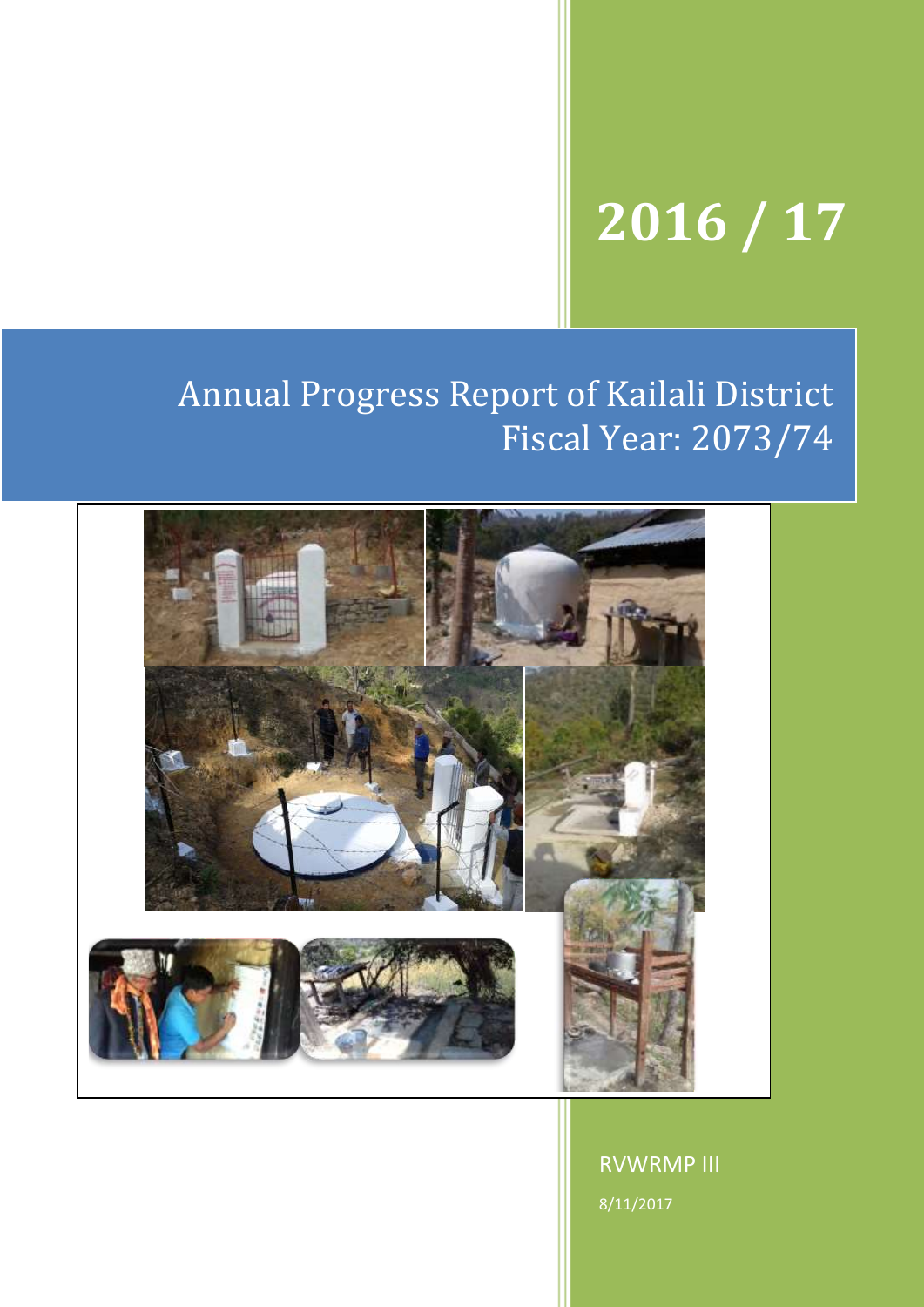

## <span id="page-1-0"></span>**Summary**

| District:                        | Kailali                                                         |  |  |
|----------------------------------|-----------------------------------------------------------------|--|--|
| <b>Reporting Period:</b>         | 1 Srawan 2073 - 31 Ashad 2074                                   |  |  |
|                                  | 16 July 2016 - 15 July 2017                                     |  |  |
|                                  | Capital: RS 28,485,000.00                                       |  |  |
| <b>Budget of the Fiscal</b>      | Recurrent: RS 15,000,000.00                                     |  |  |
| Year:                            | Total Planned Budget: RS 43,485,000.00                          |  |  |
|                                  | GON: 18,000,000.00                                              |  |  |
|                                  | GOF: 25,000,000.00<br>DDC: 485,000.00                           |  |  |
|                                  | Capital RS 28,492,113.20                                        |  |  |
| <b>Released Budget of the</b>    | Recurrent RS 15,000,000.00                                      |  |  |
| <b>Fiscal Year:</b>              | Total Released Budget: RS 43,492,113.20                         |  |  |
|                                  | GON: 18,000,000                                                 |  |  |
|                                  | GOF:24,992,113.20<br>DDC: 500,000.00                            |  |  |
|                                  | Capital RS 18,067,593.00                                        |  |  |
| <b>Expenditure of the Fiscal</b> | Recurrent RS 11,071,489.00                                      |  |  |
| Year:                            | Total Expenditure Budget: 29,139,082.00                         |  |  |
|                                  | GON: 16,607,970.00                                              |  |  |
|                                  | GOF: 12,031,112.00<br>DDC: 500,000.00                           |  |  |
| <b>Expenditure % of the</b>      | Capital: 63%                                                    |  |  |
| total budget                     | Recurrent: 74%                                                  |  |  |
|                                  | <b>Total: 67%</b>                                               |  |  |
|                                  | <b>Capital:</b>                                                 |  |  |
|                                  | • One lifting WSS scheme collaboration with DWSSDO cannot       |  |  |
|                                  | implement.                                                      |  |  |
|                                  | • Final installment of 12 WSS schemes released less then        |  |  |
| <b>Justification of more</b>     | estimated                                                       |  |  |
| than 3% difference of            | • ICS and IWM cannot implement due to collaboration with DEES   |  |  |
| <b>Budget Versus</b>             | • Due to left WRE                                               |  |  |
| <b>Expenditure</b>               | <b>Recurrent</b>                                                |  |  |
|                                  | • Due to election, code of conduct, closing and opening account |  |  |
|                                  | of DCC some activities like ODF, post ODF, capacity building of |  |  |
|                                  | DWASHCC, VWASHCC, exposure visit of DMC members cannot          |  |  |
|                                  | start.                                                          |  |  |
|                                  |                                                                 |  |  |
| <b>Total Planned Schemes</b>     | 17                                                              |  |  |
| <b>Total Completed</b>           | 12                                                              |  |  |
| <b>Schemes</b>                   |                                                                 |  |  |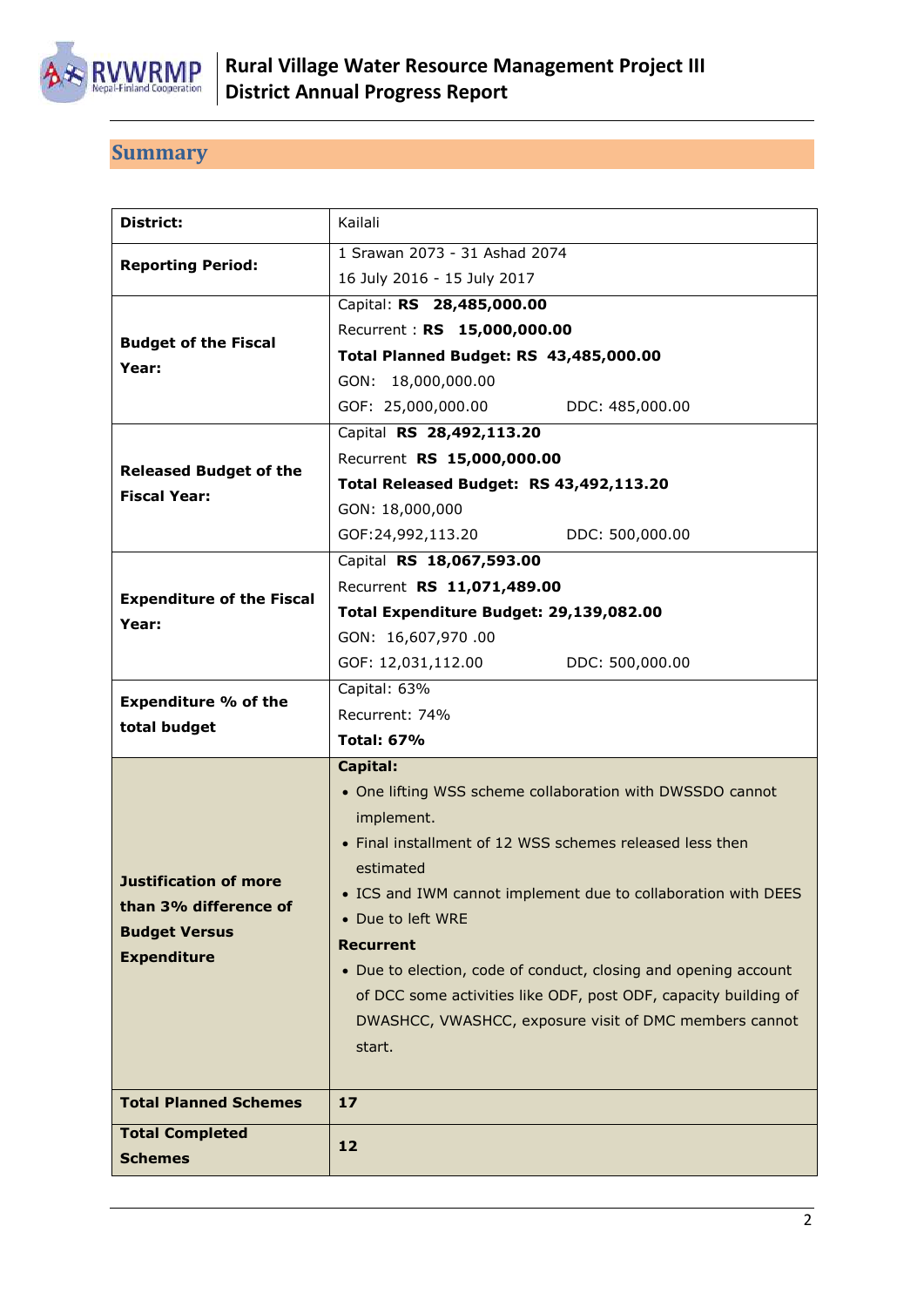

## **District's Annual Performance Silent Features:**

| <b>SN</b> | <b>Parameter</b>                                               | <b>Maimum</b><br>score | <b>Obtained</b><br>score |
|-----------|----------------------------------------------------------------|------------------------|--------------------------|
|           | Score received by the district in MCPM                         |                        |                          |
|           | Planning V/S Achievement                                       | 20                     | 15                       |
| 3         | Contribution of DDC in DWRDF                                   | 25                     | 25                       |
| 4         | Participation in Monitoring and Reporting                      | 15                     | 15                       |
| 5         | <b>DMC Meeting</b>                                             |                        |                          |
| 6         | Utilization and Transparency of DWRDF Resources                | 20                     | 20                       |
|           | Collaboration of RV-activities with other development agencies | 10                     | 10                       |
|           | Total                                                          | 100                    | 92                       |

## **Contents**

| Recurrent: Justification for difference of Planned versus Achievement: Due to left the project<br>by WRE, Election, code of conduct, closing and opening account of DCC11 |
|---------------------------------------------------------------------------------------------------------------------------------------------------------------------------|
|                                                                                                                                                                           |
|                                                                                                                                                                           |
|                                                                                                                                                                           |
|                                                                                                                                                                           |
|                                                                                                                                                                           |
|                                                                                                                                                                           |
|                                                                                                                                                                           |
|                                                                                                                                                                           |
|                                                                                                                                                                           |
|                                                                                                                                                                           |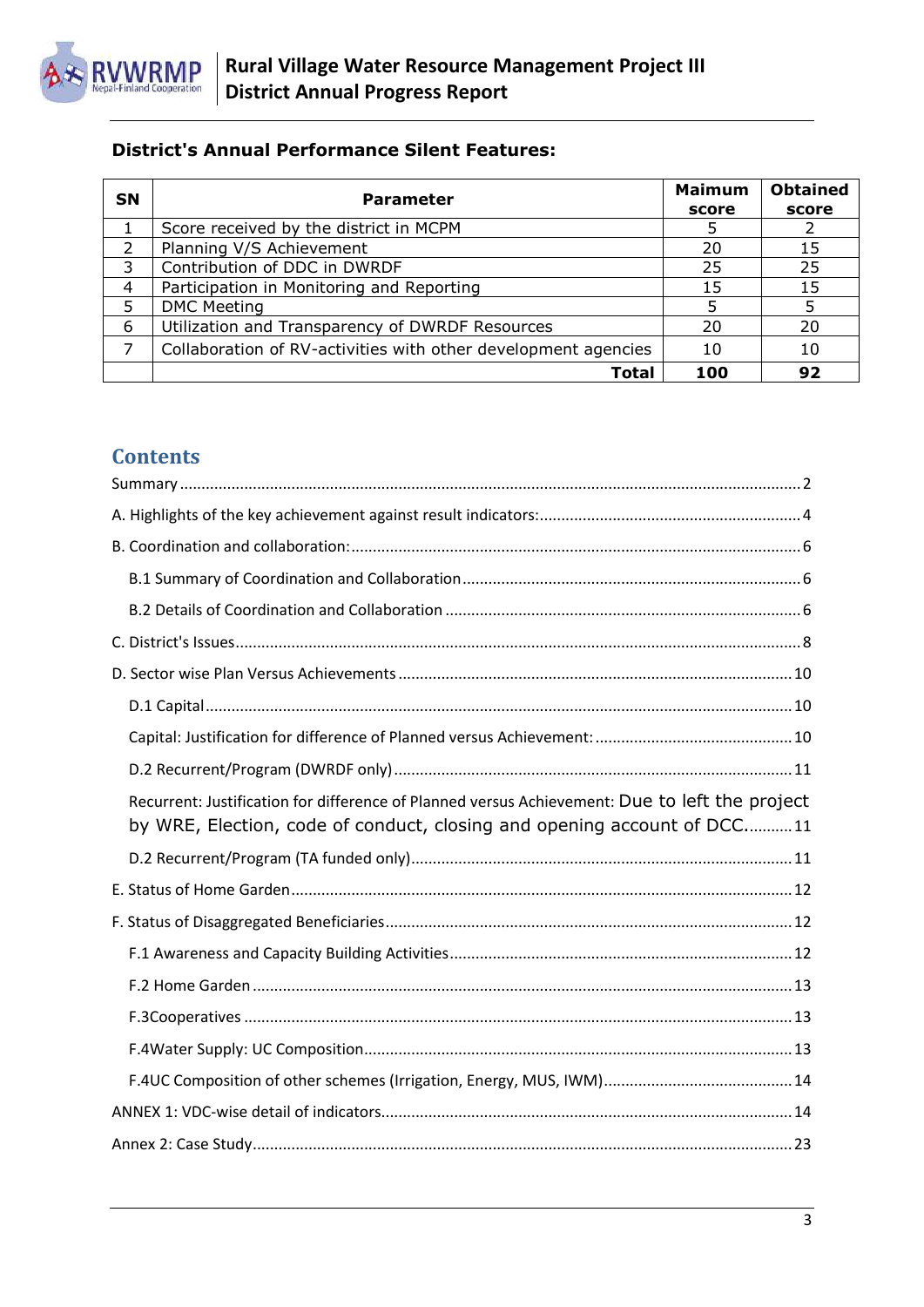

## <span id="page-3-0"></span>**A. Highlights of the key achievement against result indicators:**

Results # 1: Institutionalized community capacity to construct and maintain community managed water supply and adopt appropriate technology and sanitation and hygiene behavior. (WASH)

| Result Indicator                                                         | Key achievement           | Issues          | Remarks |
|--------------------------------------------------------------------------|---------------------------|-----------------|---------|
| 1.1 Functionality of improved WS                                         | 12 WSS has been           |                 |         |
| schemes as per QARQ criteria (45                                         | completed and 3 schemes   |                 |         |
| l/c/day, 15 minutes of round trip<br>fetching time, 12 months/year, free | are in IPO                |                 |         |
| from bacteria contamin.)                                                 |                           |                 |         |
| 1.2. Number of WS beneficiaries                                          | 2632 Beneficiaries from   |                 |         |
|                                                                          | 12 completed WS scheme    |                 |         |
|                                                                          | and 1498 will be          |                 |         |
|                                                                          | benefited from 3 IPO WS   |                 |         |
|                                                                          | scheme                    |                 |         |
| 1.3. WS schemes applying WSP                                             | In 12 completed schemes   |                 |         |
| with CCA/DRR component                                                   | WSP has been              |                 |         |
|                                                                          | implemented               |                 |         |
| 1.4. Percentage of WSUCs active                                          | 100%                      |                 |         |
| and able to maintain service level                                       |                           |                 |         |
| 1.5. Key positions (5) WSUCs in                                          | Women= 50%, Dalit 8%,     |                 |         |
| core VDCs held by women and<br>Dalits & Janajatis                        | Janajati=22.92%           |                 |         |
| 1.6. Number of institutions                                              | 1 toile with child and    | In IPO due to   |         |
| supported with child, disabled and                                       | gender friendly in IPO    | DCC account     |         |
| gender friendly toilets                                                  |                           | close, open and |         |
|                                                                          |                           | election        |         |
| 1.7. WS schemes in ex-core VDCs                                          |                           | Recently one    |         |
| affiliated with a cooperative                                            |                           | cooperative in  |         |
|                                                                          |                           | chure RM        |         |
|                                                                          |                           | established and |         |
|                                                                          |                           | registered in   |         |
|                                                                          |                           | Cooperative     |         |
|                                                                          |                           | training and    |         |
|                                                                          |                           | division office |         |
| 1.8. Menstruating women in ex-core                                       | Out of total 8278 HH only |                 |         |
| VDCs allowed to use toilet                                               | 1170 HH not allowed to    |                 |         |
|                                                                          | use toilet i.e. 14.13% it |                 |         |
|                                                                          | means 85.87%              |                 |         |
|                                                                          | menstruating women        |                 |         |
|                                                                          | allowed to use toilet     |                 |         |

Result # 2: Improved and sustainable nutrition, food security and sustainable income at community level through water resources based livelihoods development.

| <b>Result Indicator</b> | Key achievement       | <b>Issues</b> | Remarks |
|-------------------------|-----------------------|---------------|---------|
| 2.1. Number of          | 5216 home garden      |               |         |
| home garden             | beneficiaries from 37 |               |         |
| beneficiaries           | developed HG          |               |         |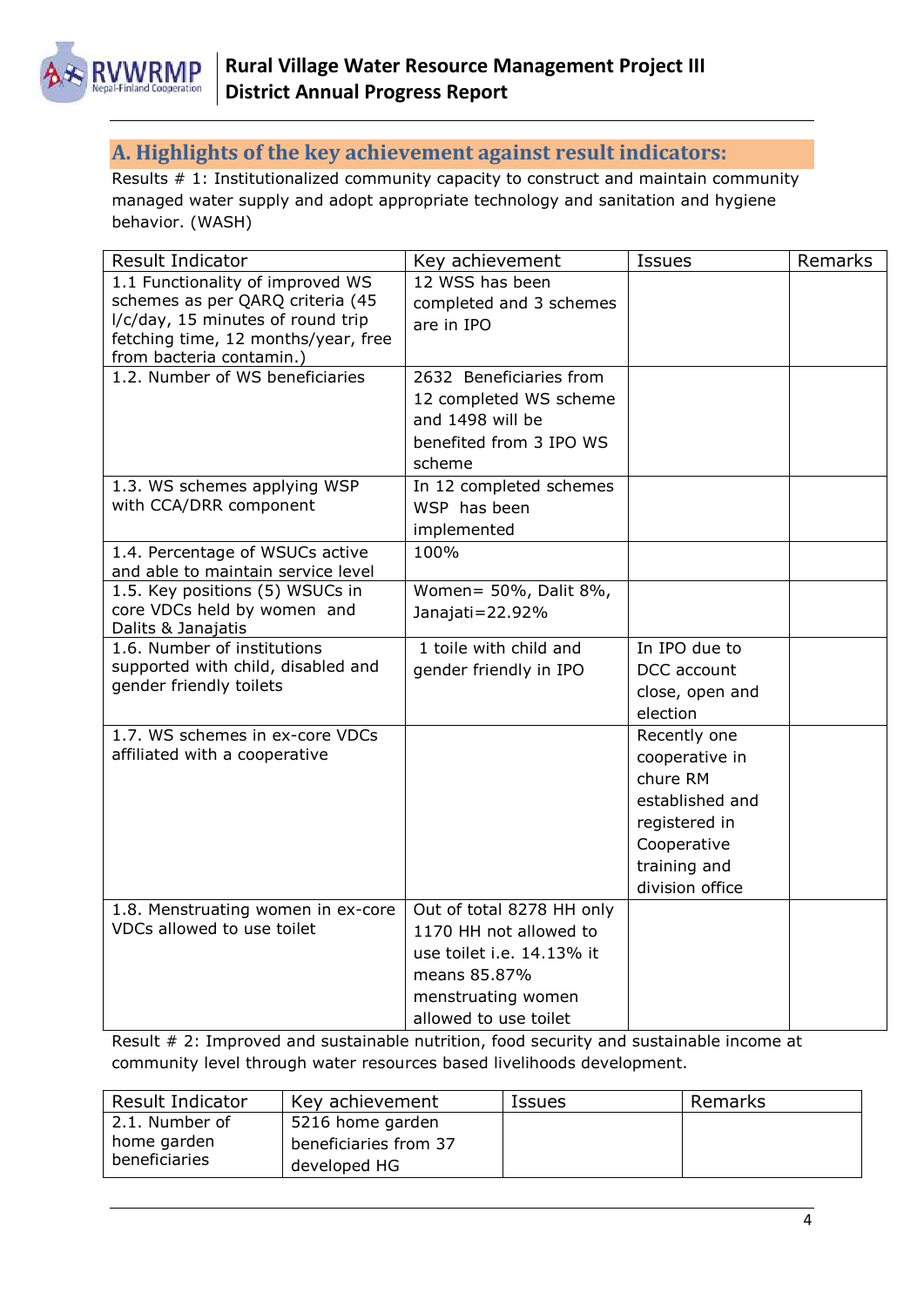

| $2.2 - 3.$ Percentage | Women = $85%$ , Dalit        |  |
|-----------------------|------------------------------|--|
| of women and Dalits   | $= 32\%$ , Janajati $= 12\%$ |  |
| & janajatis among     |                              |  |
| livelihoods trainees  |                              |  |
| 2.4. Number of        |                              |  |
| people receiving      |                              |  |
| rural advisory        |                              |  |
| services              |                              |  |
| 2.5. Families trained | 24 HH                        |  |
| in income             |                              |  |
| generating activities |                              |  |
| 2.6. Percentage of    | 100%                         |  |
| leadership post in    |                              |  |
| cooperatives held by  |                              |  |
| women                 |                              |  |
| 2.7. Percentage of    |                              |  |
| <b>MUS</b> schemes    |                              |  |
| among supported       |                              |  |
| schemes               |                              |  |

Result #3: Institutionalized capacity at District level to continue integrated water resources planning and support communities in implementing and maintaining WASH and livelihood activities

| Result Indicator | Key achievement | Issues | Remarks |
|------------------|-----------------|--------|---------|
|                  | N/A             |        |         |
| ∽<br>.           | N/A             |        |         |
|                  |                 |        |         |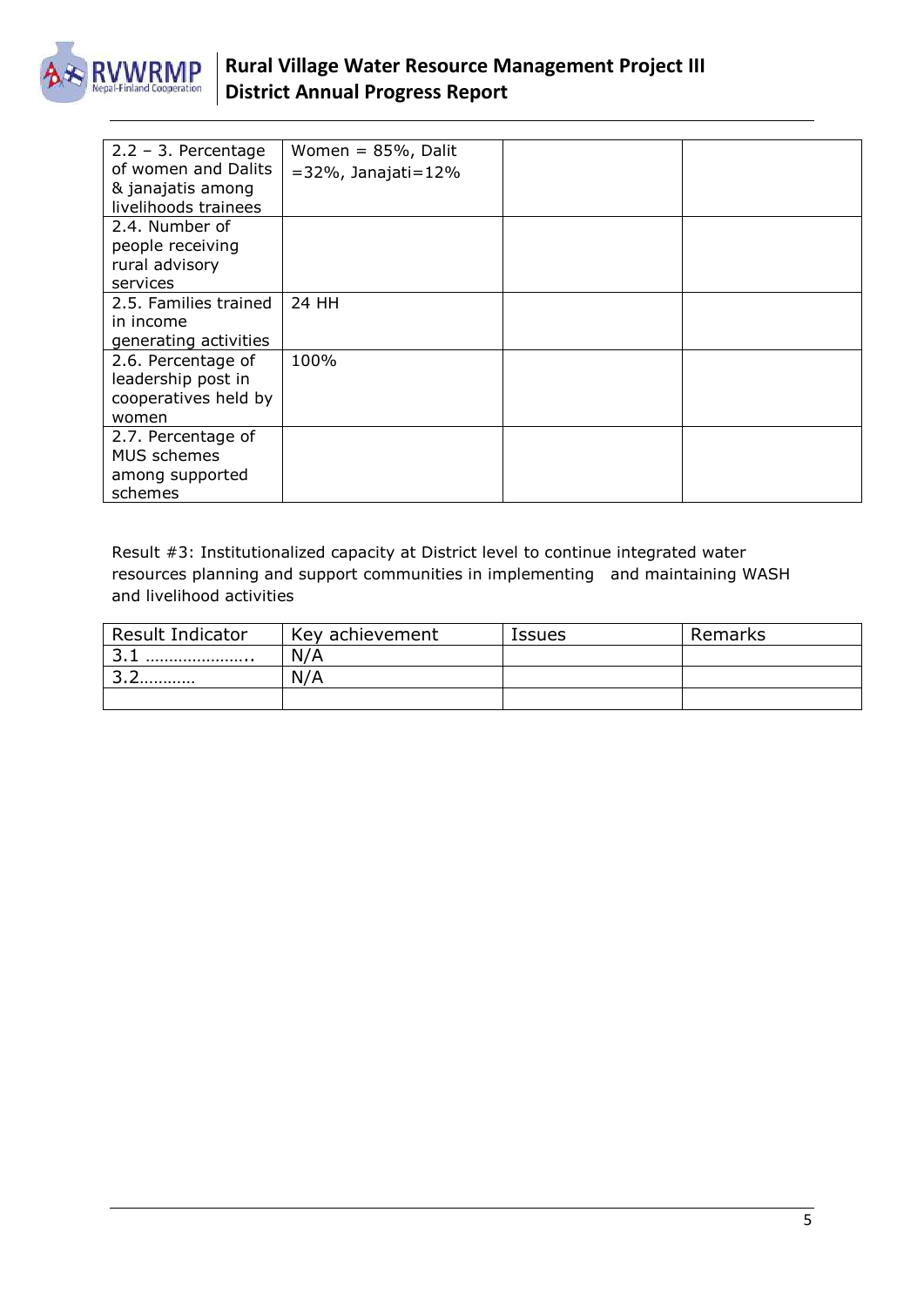

## **B. Coordination and collaboration:**

## **B.1 Summary of Coordination and Collaboration**

| Number of events / activities performed with coordination / collaboration |                                             |
|---------------------------------------------------------------------------|---------------------------------------------|
| Key Organizations involved                                                | DADO, DFO, RWASHCC, DCDO, DWSSDO, Chure and |
|                                                                           | Mohanyal Gaunpalika                         |
| Total Budget Expected / Allocated for the events (Excluding DWRDF)        |                                             |
| Total expenditures with coordination / collaboration (Excluding DWRDF)    |                                             |
| % of fund utilization                                                     |                                             |

#### **B.2 Details of Coordination and Collaboration**

<span id="page-5-2"></span><span id="page-5-1"></span><span id="page-5-0"></span>

| <b>Performed Activity</b>              | <b>Organization (coordinated</b><br>collaborated) | <b>Description of the activity</b>                                                                                                  | <b>Type of collaboration</b><br>(Financial / Technical /<br><b>Financial + Technical)</b> | <b>Budget</b><br>allocation<br>(excluding<br>DWRDF, if any) | <b>Expenditure (if</b><br>any) |
|----------------------------------------|---------------------------------------------------|-------------------------------------------------------------------------------------------------------------------------------------|-------------------------------------------------------------------------------------------|-------------------------------------------------------------|--------------------------------|
| Mini WASH summit and<br>review meeting | <b>DWASHCC</b>                                    | To fix date for district, sub<br>metropolitan, municipality<br>and VDCs ODF                                                         | Technical                                                                                 | NO.                                                         | <b>NO</b>                      |
| Reasonal WASH<br>workshop in Dhangadhi | RWASHCC                                           | To fix date for district, sub<br>metropolitan, municipality<br>and VDCs ODF including far<br>west development region<br>declare ODF | Technical                                                                                 | <b>NO</b>                                                   | <b>NO</b>                      |
| Faltude lifting WSS                    | <b>DWSSDO</b>                                     | coordination and collaboration<br>with DWSSDO for Faltude<br>lifting WSS in sahajpur                                                | Technical + Finincial                                                                     | <b>NO</b>                                                   | NO.                            |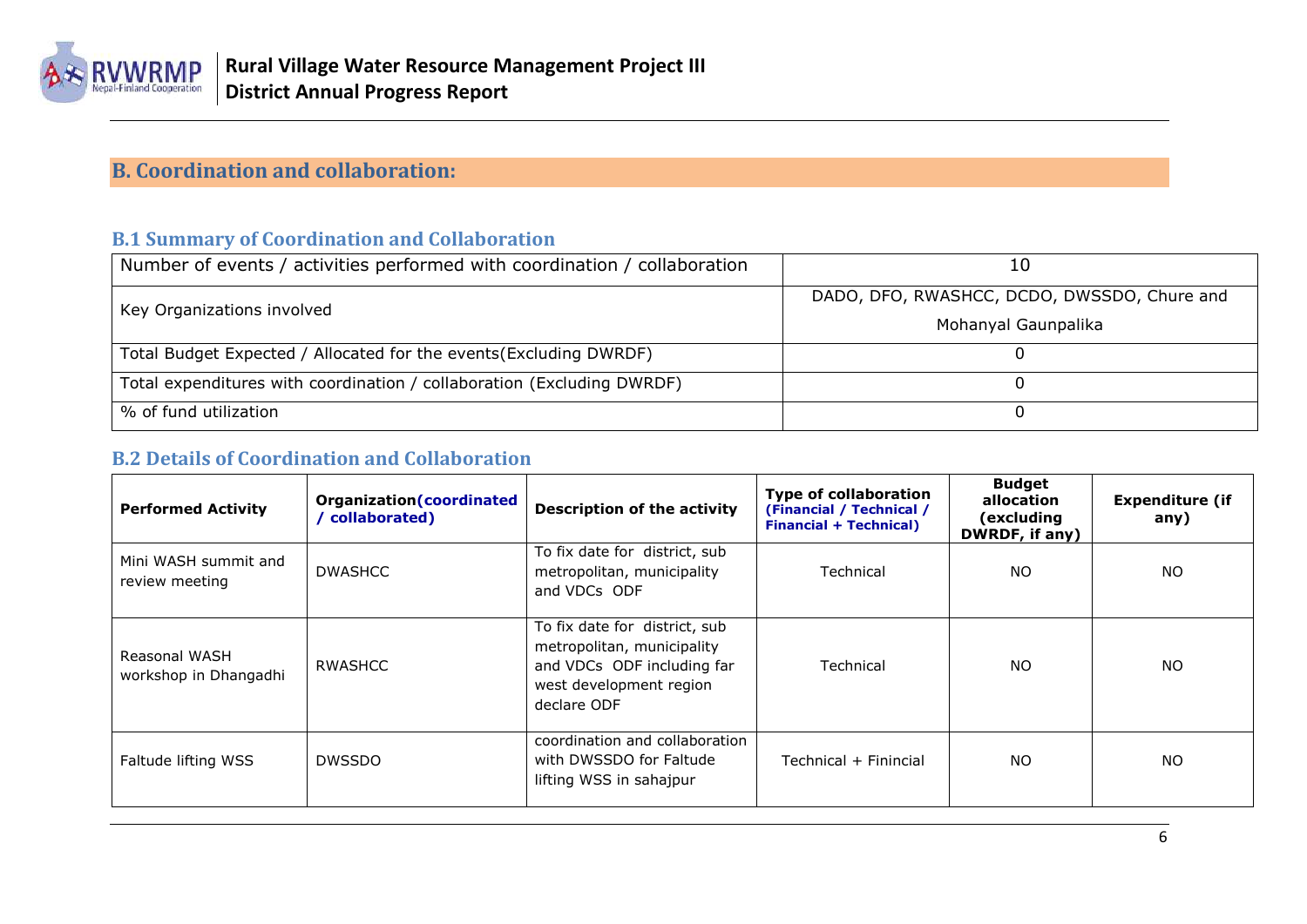

| Multipurpose nursary<br>training   | DADO, DFO                        | Resource person and seeds<br>for multipurpose nursery<br>training                                                                | Technical             | <b>NO</b> | <b>NO</b> |
|------------------------------------|----------------------------------|----------------------------------------------------------------------------------------------------------------------------------|-----------------------|-----------|-----------|
| Leader farmer training             | <b>DADO</b>                      | To conduct leader farmer<br>training                                                                                             | Technical             | <b>NO</b> | <b>NO</b> |
| Cooperative<br>management training | <b>DCDO</b>                      | Resource person for training<br>and coordination for register<br>the new cooperatives                                            | Technical             | <b>NO</b> | <b>NO</b> |
| Faltude lifting WSS                | <b>DWSSDO</b>                    | coordination and collaboration<br>with DWSSDO for Faltude<br>lifting WSS in sahajpur                                             | Technical + Finincial | <b>NO</b> | <b>NO</b> |
| Orientation to<br>Gaunpalika       | Chure and Mohanyal<br>Gaunpalika | Orientation about RVWRMP,<br>AWP 074.075, matching fund<br>from gaunpalika and<br>handover documents to<br>respective gaunpalika | Technical             | <b>NO</b> | <b>NO</b> |
| Registration of<br>Cooperative     | <b>DCDO</b>                      | Registration of Shwalambi<br>Mahila sana kisan krishi<br>Sahakari Sanstha Ltd.,<br>Sahajpur Kailali                              | Technical             | NO.       | NO.       |
| Registration of agrovet            | <b>DADO</b>                      | Registration of Bhattrai and<br>Acharya agro vet of Chure<br>gaunpalika                                                          | Technical             | <b>NO</b> | NO.       |

Note: please convert technical and material support done by collaborating agencies into cash (tentative form).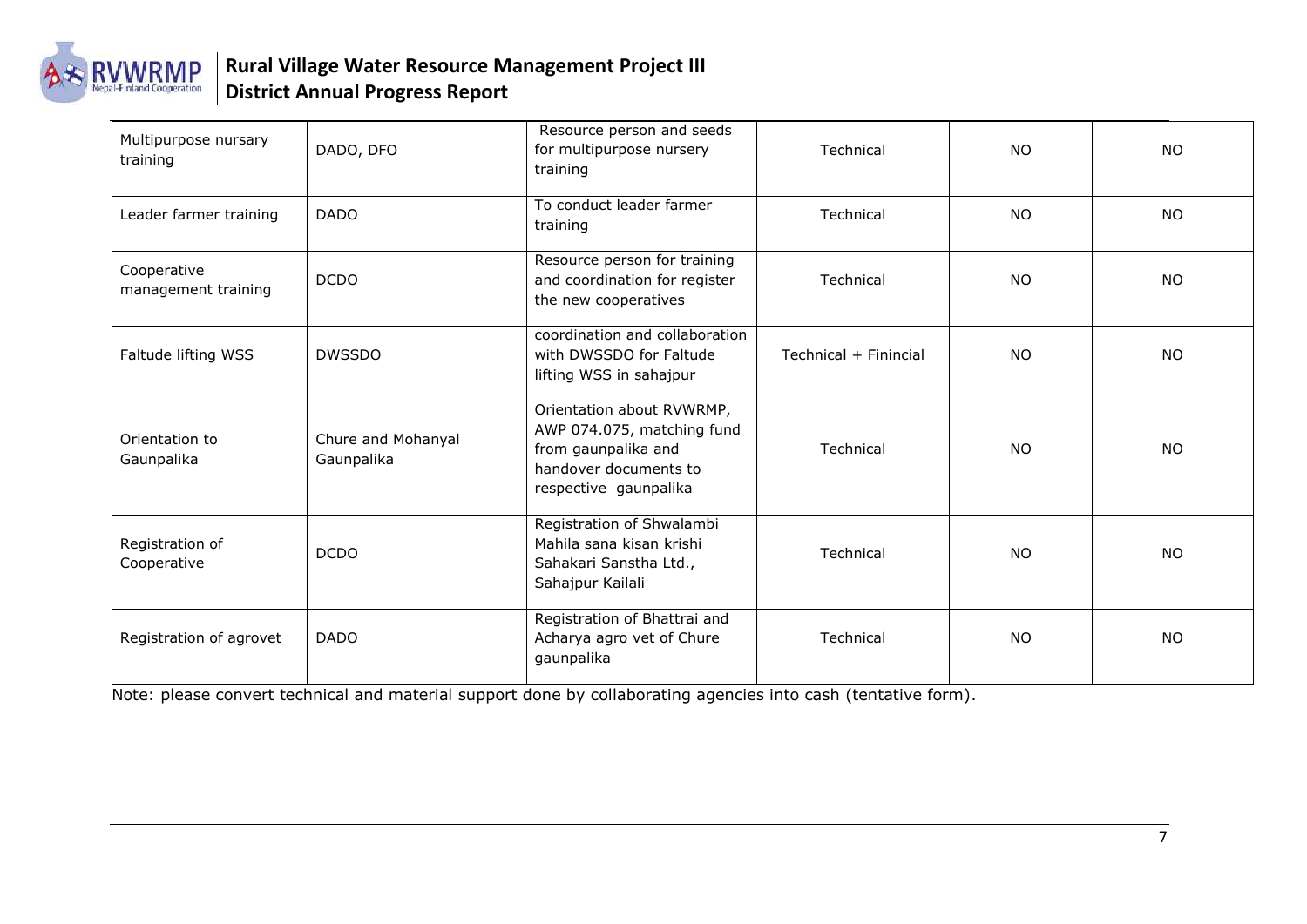

## <span id="page-7-0"></span>**C. District's Issues**

## C.1: DMC Meeting

| <b>DMC</b>     | Key Issues and Decision                           | Implementation | Remarks |
|----------------|---------------------------------------------------|----------------|---------|
| Meetings       |                                                   | status         |         |
| 1              | Annual review of FY 2072/73                       | Good           |         |
|                | Sp Selection Process.                             | Good           |         |
|                | Indorsed AWP of FY 2073/74                        | Good           |         |
| $\overline{2}$ | Indorsed name list of applicants                  | Good           |         |
|                | Team formation for selection of SPs               | Good           |         |
| 3              | Sps recurrent Process Completed.                  | Good           |         |
|                | Salary & other Facilities Sp Selection.           | Good           |         |
|                | Indorsed AWP of FY 2073/74                        | Good           |         |
| 4              | Indorsed name list of applicants                  | Good           |         |
|                | Orientation to Sps.                               | Good           |         |
| 5              | First trimester progress review                   | Good           |         |
| 6              | Final instalment of the schemes                   | Good           |         |
|                | <b>WUMP</b> review                                | Good           |         |
| 7              | Polyhouse training                                | Good           |         |
|                | Short term service provider                       | Good           |         |
| 8              | Extension contract of short term service provider | Good           |         |
|                | Scheme agreement and release first instalment     | Good           |         |
|                | Request for revised additional budget             | Good           |         |
| 9              | Revised AWP of FY 073/074                         | Good           |         |
|                | Final instalment of completed WSS schemes         | Good           |         |
|                | 4th scheme level monitoring of WSS schemes        | Good           |         |
|                | Multipurpose Nursery training and International   | Good           |         |
|                | women day                                         |                |         |
|                | DDC matching fund on DWRDF                        | Good           |         |
|                | Pre feasibility study and detail survey of new    | Good           |         |
| 10             | Schemes for FY 074/075                            |                |         |
| 11             | Annual district performance evaluation            | Good           |         |
|                | Scheme level final monitoring and release final   | Good           |         |
| 12             | instalment of the WSS schemes                     |                |         |
|                | Resignation of HP                                 | Good           |         |
|                | Quotation of seeds and tools procurement for      | Good           |         |
|                | livelihood promotion                              |                |         |
|                | Conduct different training (ICs, LF, VMW and      | Good           |         |
|                | HGM training)                                     |                |         |
|                | Report of Annual district performance evaluation  | Good           |         |
|                | Review of second trimester progress               | Good           |         |
|                | Scheme level IInd monitoring of WSS and           | Good           |         |
| 13             | release instalment                                |                |         |
| 14             | Revise AWP of 2073/2074                           | Good           |         |
| 15             | Thanks to DMC member                              | Good           |         |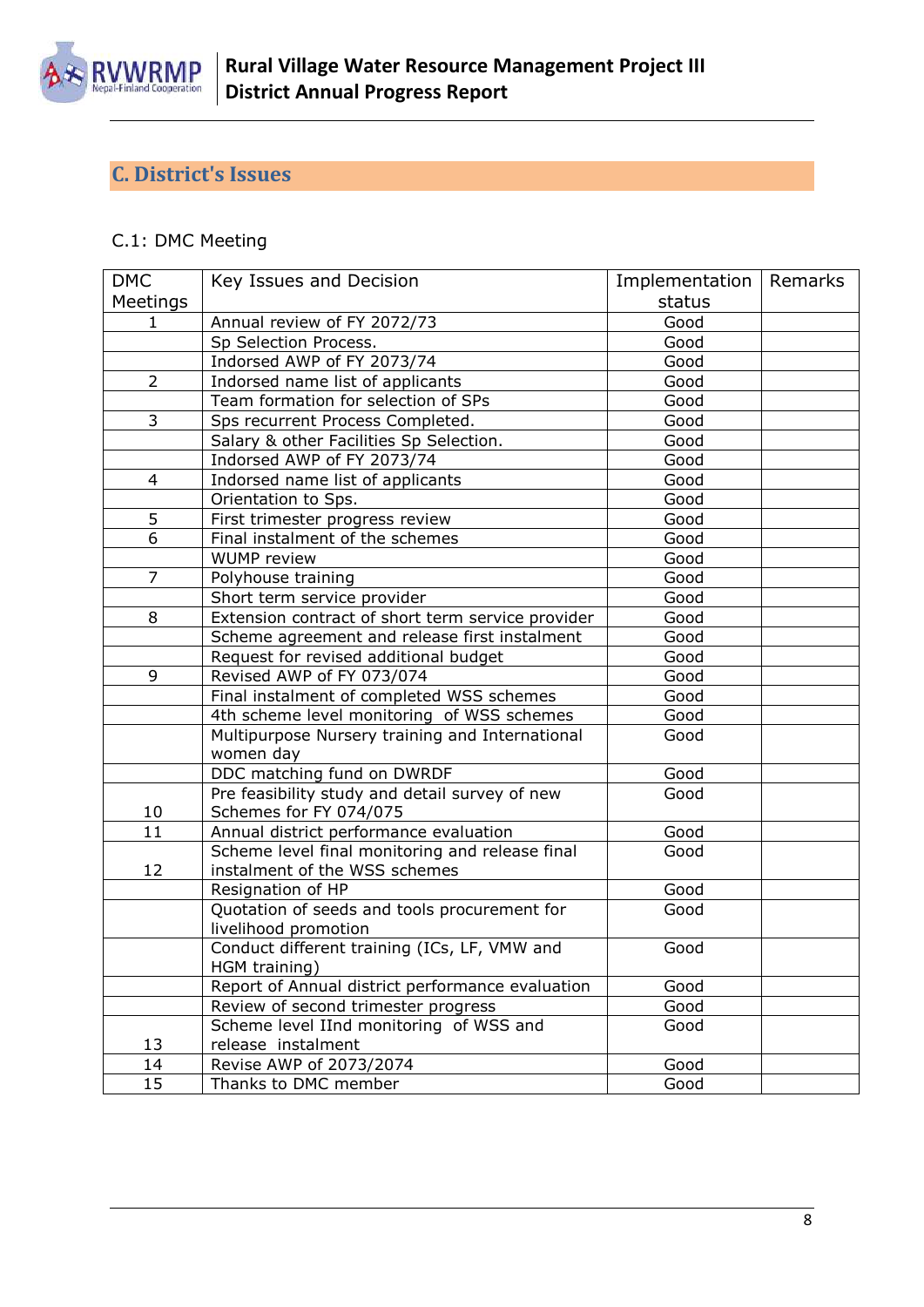

## C.2: PSU/PCO Support (Staff):

| Type of Support                                | <b>Number</b><br>of visits | Key delivery                         | Output                                                                                                                                        |
|------------------------------------------------|----------------------------|--------------------------------------|-----------------------------------------------------------------------------------------------------------------------------------------------|
| 1. Scheme/VDC monitoring                       | 3                          | Scheme level<br>monitoring           | Final scheme level<br>monitoring has been<br>conducted                                                                                        |
| SO/SPs selection<br>2.                         | $\mathcal{P}$              | SP selection                         | SPs has been selected                                                                                                                         |
| 3.<br>Training/Workshop<br>facilitation        | 6                          | District level training,<br>workshop | Training on<br>cooperative, livelihood<br>and UC/VMW workshop<br>has been completed<br>from which capacity of<br>community people<br>enhanced |
| 4. Bimonthly meeting                           | 6                          | On thematic<br>orientation           | Capacity of SPs<br>enhanced                                                                                                                   |
| 5.                                             |                            |                                      |                                                                                                                                               |
| 6.                                             |                            |                                      |                                                                                                                                               |
| 7.<br>Ceremony                                 |                            |                                      |                                                                                                                                               |
| Discussion on district<br>8.<br>project issues |                            |                                      |                                                                                                                                               |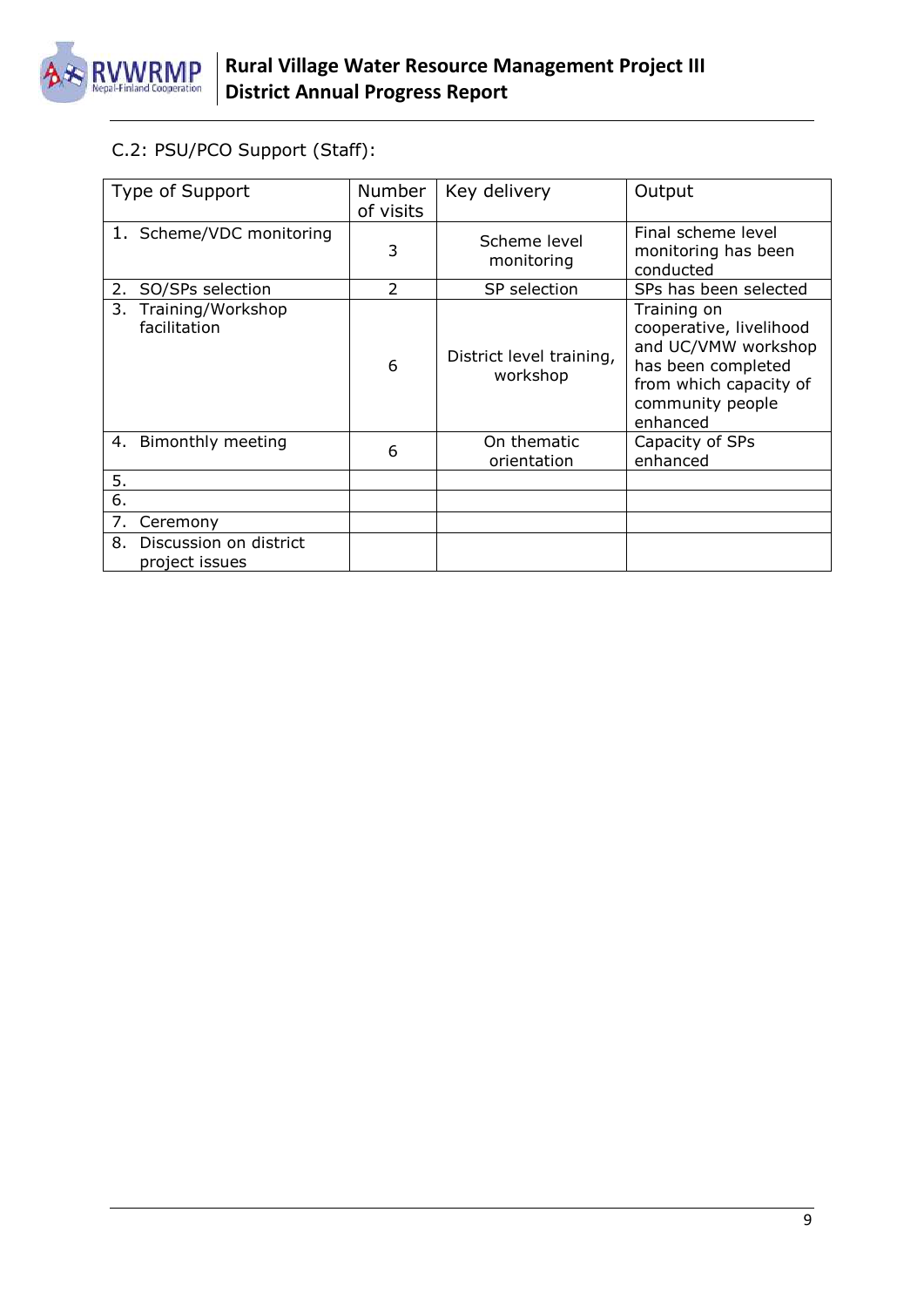

## **D. Sector wise Plan Versus Achievements**

#### **D.1 Capital**

|                    | <b>Scheme</b>  |                  | <b>Planned for FY 2073/74</b> |                  | Achieved in FY 2073/74 |                  | Plan for coming FY 2074/75 |
|--------------------|----------------|------------------|-------------------------------|------------------|------------------------|------------------|----------------------------|
| <b>Sector</b>      | <b>Type</b>    | <b>Number of</b> | <b>Number of</b>              | <b>Number of</b> | <b>Number of</b>       | <b>Number of</b> | <b>Number of</b>           |
|                    |                | scheme           | beneficiaries                 | scheme           | beneficiaries          | scheme           | <b>beneficiaries</b>       |
| Water              | Gravity        | 12               | 2632                          | 12               | 2632                   | 26               | 10553                      |
|                    | Lift           |                  | 705                           | 0                | 0                      |                  | 705                        |
|                    |                |                  |                               |                  |                        |                  |                            |
| Irrigation         | CI             |                  |                               |                  |                        |                  |                            |
|                    | <b>NCI</b>     |                  |                               |                  |                        |                  |                            |
| <b>MUS</b>         | WS+NCI         | $\overline{0}$   | 0                             | 0                | $\mathbf 0$            | $\mathbf{1}$     | 438                        |
|                    | $CI+IWM$       |                  |                               |                  |                        |                  |                            |
| ICS                |                |                  |                               |                  |                        | 6                | 7500                       |
| <b>IWM</b>         |                |                  |                               |                  |                        | $\overline{4}$   | 1100                       |
| Sanitation         | Institutional  |                  |                               |                  |                        | $\overline{4}$   | 440                        |
|                    | latrine        |                  |                               |                  |                        |                  |                            |
|                    | Sanitation     |                  |                               |                  |                        |                  |                            |
|                    | and hygiene    |                  |                               |                  |                        | 6                | 3500                       |
|                    | promotional    |                  |                               |                  |                        |                  |                            |
|                    | infrastructure |                  |                               |                  |                        |                  |                            |
| Existed pound      |                |                  |                               |                  |                        | 6                | 300                        |
| improvement        |                |                  |                               |                  |                        |                  |                            |
| Emergency          |                |                  |                               |                  |                        | 6                | 600                        |
| repair/maintenance |                |                  |                               |                  |                        |                  |                            |

<span id="page-9-2"></span><span id="page-9-1"></span><span id="page-9-0"></span>**Capital: Justification for difference of Planned versus Achievement:**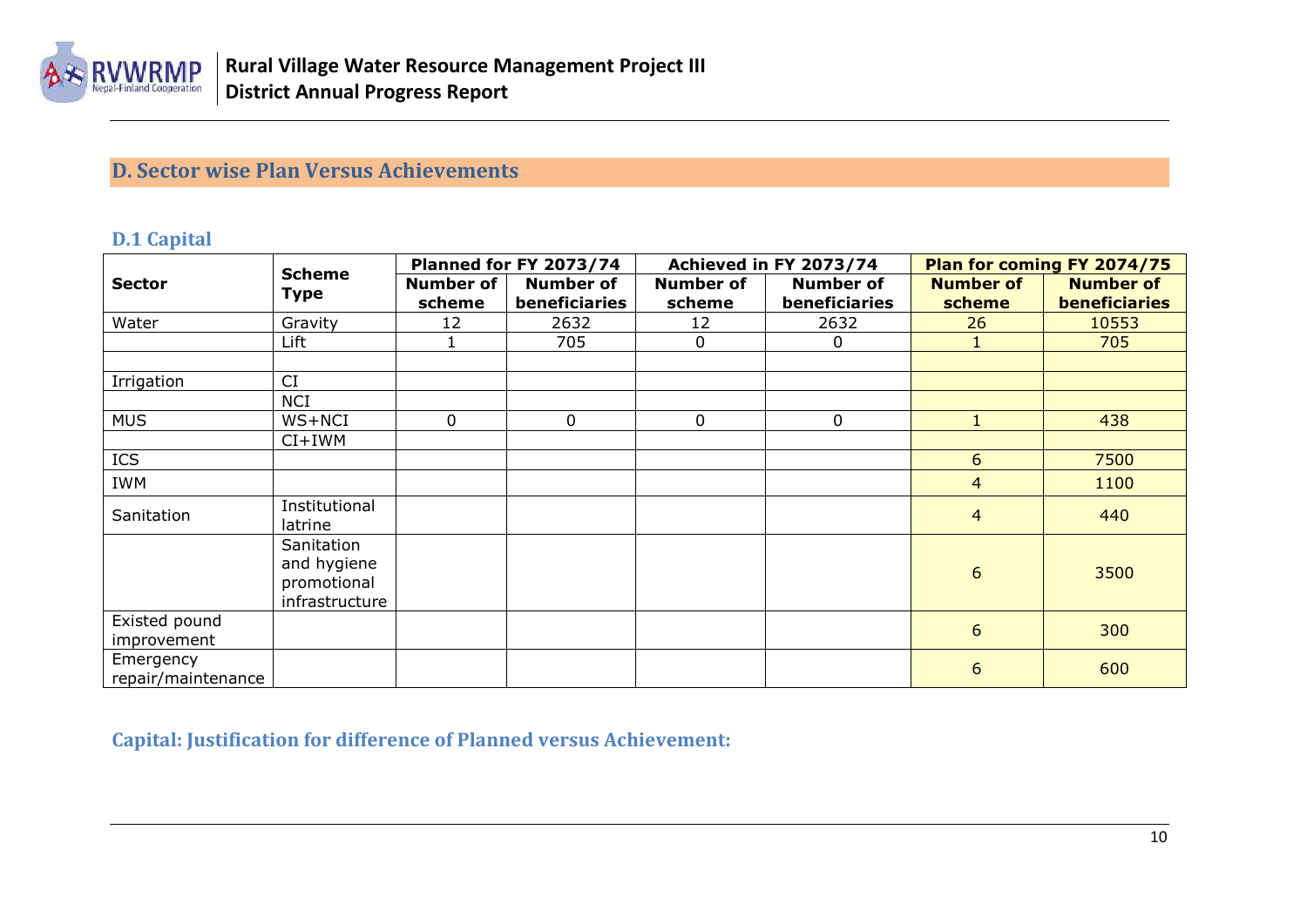

## **D.2 Recurrent/Program (DWRDF only)**

| <b>Capacity Building Heading</b>                                                            | Number of<br>event planned | <b>Number of event</b><br>conducted | <b>Plan Vs</b><br>Achievement (%) | <b>Key achievement</b>                      |
|---------------------------------------------------------------------------------------------|----------------------------|-------------------------------------|-----------------------------------|---------------------------------------------|
| Awareness/Campaign                                                                          | 175                        | 175                                 | 100                               | Support in behavior change                  |
| Cooperative                                                                                 |                            |                                     | 67                                | One cooperative has been registered         |
| District Stakeholders level                                                                 | 12                         | 12                                  | 100                               | Coordination and collaboration is<br>strong |
| SO/SP Capacity Building                                                                     |                            |                                     |                                   |                                             |
| Step by Step                                                                                | 109                        | 109                                 | 100                               |                                             |
| Technical HR (WASH, Irrigation, MHP: Technical<br>Trainings (VMW, LF, MPN, MLF, RWJM, etc)) |                            |                                     | 100                               | Local human resource developed              |
| <b>WUMP Related</b>                                                                         |                            |                                     | 100                               |                                             |
| <b>VDC Stakeholder Level</b>                                                                | 12                         | 12                                  | 100                               |                                             |
| <b>Exposure Visits</b>                                                                      |                            |                                     |                                   |                                             |
| <b>Total</b>                                                                                |                            |                                     |                                   |                                             |

**Recurrent: Justification for difference of Planned versus Achievement:** Due to left the project by WRE, Election, code of conduct, closing and opening account of DCC.

#### <span id="page-10-0"></span>**D.2 Recurrent/Program (TA funded only)**

<span id="page-10-2"></span><span id="page-10-1"></span>

| <b>Capacity Building Heading</b>               | Number of<br>event planned | <b>Number of event</b><br>conducted | <b>Plan Vs</b><br>Achievement (%) | <b>Key achievement</b>                                      |
|------------------------------------------------|----------------------------|-------------------------------------|-----------------------------------|-------------------------------------------------------------|
| Awareness/Campaign                             |                            |                                     |                                   |                                                             |
| Cooperative                                    |                            |                                     | 100                               | Capacity enhanced on loan,<br>account and office management |
| District Stakeholders level                    |                            |                                     |                                   |                                                             |
| SO/SP Capacity Building                        |                            |                                     |                                   |                                                             |
| Step by Step                                   |                            |                                     |                                   |                                                             |
| Technical HR (WASH, Irrigation, MHP: Technical |                            |                                     |                                   |                                                             |
| Trainings (VMW, LF, MPN, MLF, RWJM, etc))      |                            |                                     |                                   |                                                             |
| <b>WUMP Related</b>                            |                            |                                     |                                   |                                                             |
| <b>VDC Stakeholder Level</b>                   |                            |                                     |                                   |                                                             |
| <b>Exposure Visits</b>                         |                            |                                     |                                   |                                                             |
| <b>Total</b>                                   |                            |                                     |                                   |                                                             |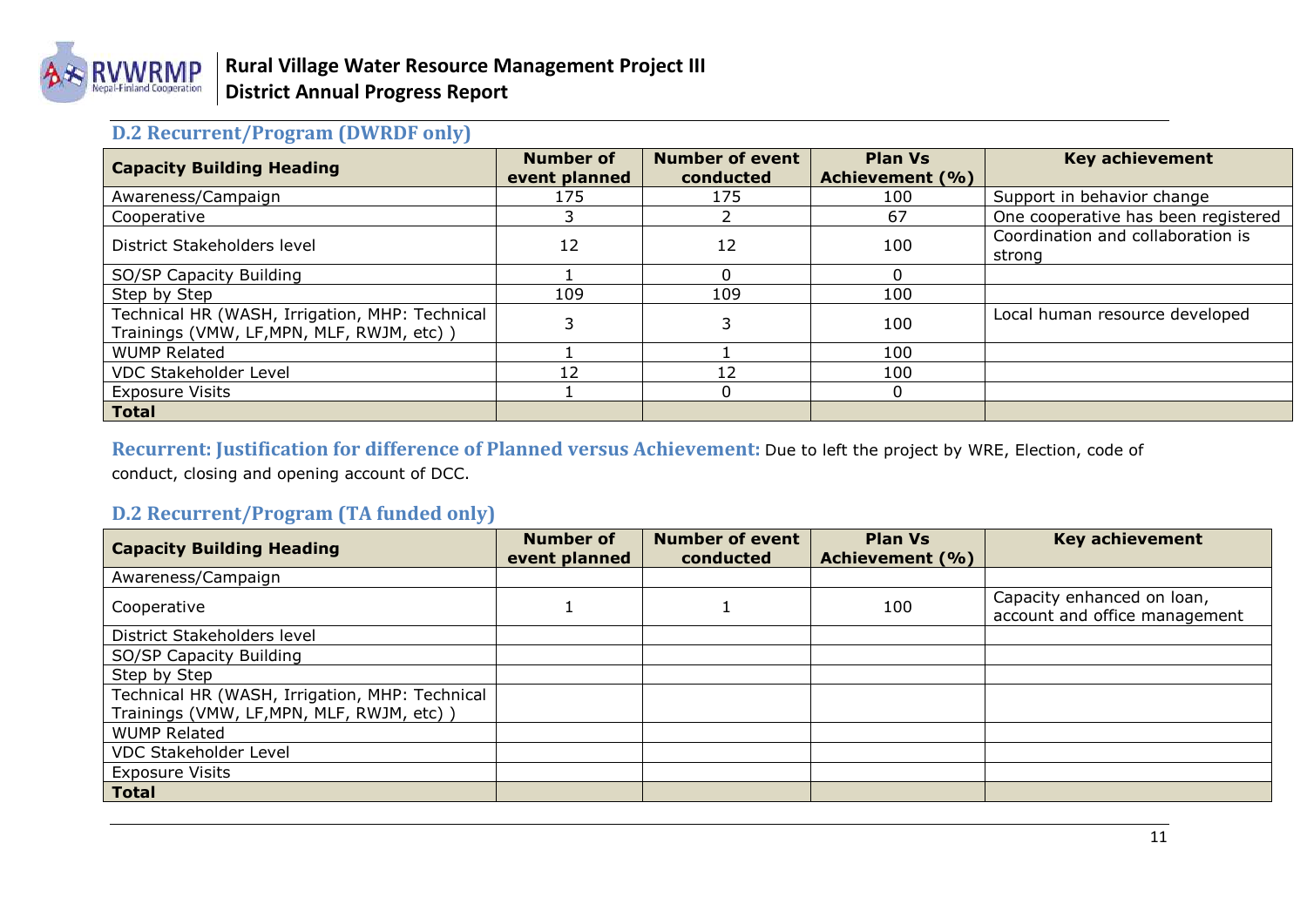

## <span id="page-11-0"></span>**E. Status of Home Garden**

| Name of GP (WN-Ex-VDC) | <b>Number of</b><br><b>HG upto FY</b><br>2072/73 | <b>Number</b><br>of HHs<br>covered<br>by FY<br>2072/73 | <b>Number of</b><br><b>Home Garden</b><br>developed in<br>FY 2073/74 | <b>Number of</b><br><b>Households</b><br>covered in FY<br>2073/74 | <b>Number of</b><br><b>Total</b><br>population<br>covered |
|------------------------|--------------------------------------------------|--------------------------------------------------------|----------------------------------------------------------------------|-------------------------------------------------------------------|-----------------------------------------------------------|
| Khairala (Chure-4,2)   | $\overline{2}$                                   | 52                                                     | $\overline{\phantom{a}}$                                             | 60                                                                | 540                                                       |
| Nigali (Chure-1)       | 2                                                | 52                                                     | 6                                                                    | 165                                                               | 1091                                                      |
| Sahajpur (Chure-3,5,6) | 3                                                | 90                                                     | 6                                                                    | 180                                                               | 1325                                                      |
| Sugarkhal (Mohanyal-   |                                                  |                                                        |                                                                      |                                                                   |                                                           |
| 1, 6, 7)               | 1                                                | 30                                                     | 5                                                                    | 136                                                               | 850                                                       |
| Pandaun (Mohanyal-2,4) | 2                                                | 54                                                     | 2                                                                    | 60                                                                | 600                                                       |
| Mohanyal (Mohanyal-5)  | 2                                                | 50                                                     | 4                                                                    | 100                                                               | 810                                                       |
| <b>Total</b>           | 12                                               | 328                                                    | 25                                                                   | 701                                                               | 5216                                                      |

## <span id="page-11-1"></span>**F. Status of Disaggregated Beneficiaries**

## <span id="page-11-2"></span>**F.1 Awareness and Capacity Building Activities**

#### **i) Awareness and CB**

| <b>Event</b>                 | <b>DF</b> | <b>DM</b> | <b>JF</b> | <b>JM</b> | <b>OF</b> | <b>OM</b> | <b>Total</b> |
|------------------------------|-----------|-----------|-----------|-----------|-----------|-----------|--------------|
| Awareness / Campaign         | 1061      | 490       | 2630      | 1826      | 3780      | 1812      | 11599        |
| Cooperative                  | 3         | 0         | 6         | 0         | 31        | 4         | 44           |
| District Stakeholders level  | 6         | 3         | 8         | 7         | 48        | 34        | 106          |
| SO/SP Capacity Building      |           |           |           |           |           |           | 0            |
| Step by Step                 | 230       | 173       | 643       | 518       | 827       | 671       | 3062         |
| <b>WUMP Related</b>          | 0         | 5         | 0         | 7         | 1         | 30        | 43           |
| <b>VDC Stakeholder Level</b> | 17        | 13        | 77        | 76        | 68        | 152       | 403          |
| <b>Exposure Visits</b>       |           |           |           |           |           |           |              |
| <b>Total</b>                 | 1317      | 684       | 3364      | 2434      | 4755      | 2703      | 15257        |

#### **ii) Technical training**

| <b>Name of Technical Training</b> | DF | <b>DM</b> | JF | JM | <b>OF</b> | <b>OM</b> | Total |
|-----------------------------------|----|-----------|----|----|-----------|-----------|-------|
| <b>VMW</b>                        |    |           |    | 14 |           |           | 23    |
| Local Resource Person - Agri      |    |           |    |    |           |           |       |
| Leader Farmer                     |    |           |    |    |           |           | 16    |
| ICS Promoter                      |    |           |    |    |           |           |       |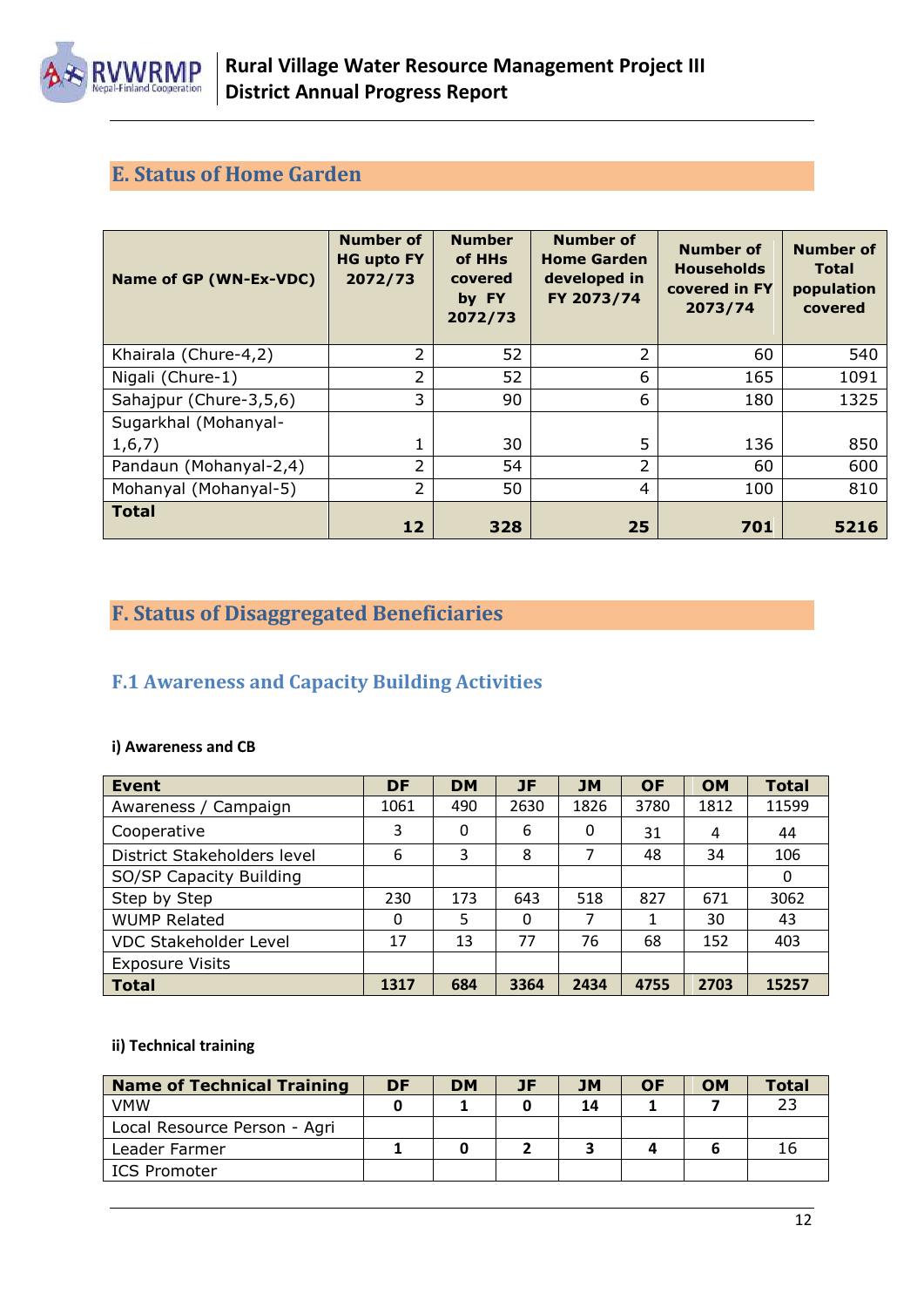

| Sanitation / Hygiene Triggered |  |    |   |    |    |
|--------------------------------|--|----|---|----|----|
|                                |  |    |   |    |    |
|                                |  |    |   |    |    |
|                                |  |    |   |    |    |
|                                |  |    |   |    |    |
| <b>Total</b>                   |  | 17 | ь | 17 | 39 |

## <span id="page-12-0"></span>**F.2 Home Garden**

| Name of GP (WN, Ex.VDC)    | <b>DF</b> | <b>DM</b> | <b>JF</b> | <b>JM</b> | <b>OF</b> | <b>OM</b> | <b>Total</b> |
|----------------------------|-----------|-----------|-----------|-----------|-----------|-----------|--------------|
| Khairala (Chure-4,2)       |           |           | 62        | 5         | 33        | 0         | 108          |
| Nigali (Chure-1)           |           | 11        | 11        | 5         | 151       | 30        | 215          |
| Sahajpur (Chure-3,5,6)     | 39        |           | 9         | 5         | 136       | 71        | 267          |
| Sugarkhal (Mohanyal-1,6,7) | 30        | 0         | 72        | 0         | 61        | 2         | 165          |
| Pandaun (Mohanyal-2,4)     | 13        | 0         | 45        | 4         | 56        | 2         | 120          |
| Mohanyal (Mohanyal-5)      | 3         | 0         | 134       | 1         | 16        | 0         | 154          |
| <b>Total</b>               | 99        | 19        | 333       | 20        | 453       | 105       | 1029         |

## <span id="page-12-1"></span>**F.3Cooperatives**

| Name of cooperative / GP<br>(ex.VDC)                                               | <b>DF</b>                | <b>DM</b> | <b>JF</b> | <b>JM</b>   | <b>OF</b> | <b>OM</b> | <b>Total</b> |
|------------------------------------------------------------------------------------|--------------------------|-----------|-----------|-------------|-----------|-----------|--------------|
| Shwalambi Mahila sana kisan<br>krishi Sahakari Sanstha Ltd.,<br>(Sahajpur) Kailali | $\overline{\phantom{a}}$ | 0         | 5         | 0           | 26        | 0         | 33           |
| Nigali Krishi Sahakari Sanstha<br>Ltd., (Nigali) Kailali                           | 1                        | 0         | 1         | 0           | 5         | 4         | 11           |
|                                                                                    |                          |           |           |             |           |           |              |
|                                                                                    |                          |           |           |             |           |           |              |
|                                                                                    |                          |           |           |             |           |           |              |
|                                                                                    |                          |           |           |             |           |           |              |
| <b>Total</b>                                                                       | 3                        | 0         | 6         | $\mathbf 0$ | 31        |           | 44           |

## <span id="page-12-2"></span>**F.4Water Supply: UC Composition**

Number of scheme / UCs: 15 (FY 2073/74)

| <b>Name of UC's position</b> | <b>DF</b> | <b>DM</b> | JF | <b>JM</b> | <b>OF</b> | <b>OM</b> | <b>Total</b> |
|------------------------------|-----------|-----------|----|-----------|-----------|-----------|--------------|
| Chairperson                  |           |           |    |           |           | 10        | 15           |
| Vice-Chairperson             |           |           |    |           |           |           | 15           |
| Secretary                    |           |           |    |           |           |           | 15           |
| Joint Secretary              |           |           |    |           |           |           |              |
| Treasurer                    |           |           |    |           |           |           | 15           |
| Members                      |           |           | 17 | 14        | 24        | 10        | 74           |
| <b>Total</b>                 |           | ю         | 29 | 25        | 38        | 28        | 134          |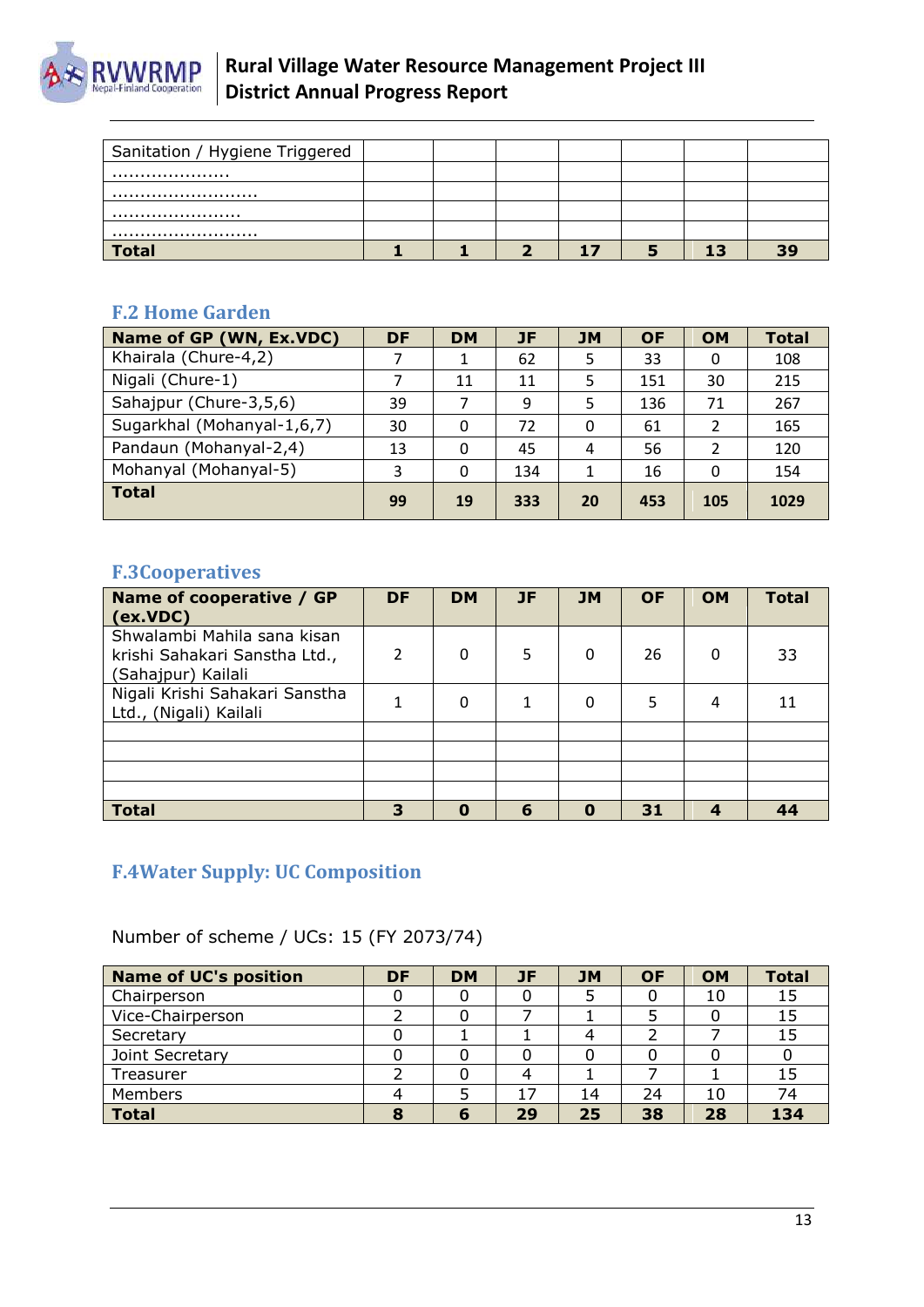

## <span id="page-13-0"></span>**F.4UC Composition of other schemes (Irrigation, Energy, MUS, IWM)**

Number of scheme / UCs: XX (FY 2073/74)

| <b>Name of UC's position</b> | DF  | <b>DM</b> | JF | <b>JM</b> | <b>OF</b> | <b>OM</b> | <b>Total</b> |
|------------------------------|-----|-----------|----|-----------|-----------|-----------|--------------|
| Chairperson                  | N/A |           |    |           |           |           |              |
| Vice-Chairperson             |     |           |    |           |           |           |              |
| Secretary                    |     |           |    |           |           |           |              |
| Joint Secretary              |     |           |    |           |           |           |              |
| Treasurer                    |     |           |    |           |           |           |              |
| <b>Members</b>               |     |           |    |           |           |           |              |
| <b>Total</b>                 |     |           |    |           |           |           |              |

#### <span id="page-13-1"></span>**ANNEX 1: VDC-wise detail of indicators**

## **Table 1: Community contribution on WASH (IPC scheme/activities only)**

| Indicator 1.3                               | <b>Chure</b><br>(2,3,4)<br>Sahajpur) | <b>Chure (4,5)</b><br>Nigali) | <b>Chure (1,5)</b><br><b>Khairala</b> ) | <b>Mohanyal</b><br>19.<br>Sungarkhal) | Mohanyal<br>(1,7)<br>Pandaun) | <b>Mohanyal</b><br>(6,7)<br>Mohanyal) |
|---------------------------------------------|--------------------------------------|-------------------------------|-----------------------------------------|---------------------------------------|-------------------------------|---------------------------------------|
| <b>Total WASH</b><br><b>Investment Cost</b> | 4858476.98                           | 6443990.87                    | 4754733.51                              | 2408988.27                            | 4899807.81                    | 10623133.65                           |
| <b>Actual Cost</b><br>Contribution          | 1227750.76                           | 1684133.61                    | 1153451.29                              | 540596.90                             | 1213336.58                    | 24119951.83                           |
| o In Cash                                   | 39000                                | 33000                         | 19000                                   | 8000                                  | 24000                         | 41000                                 |
| o In Kind                                   | 1188750.76                           | 1651133.61                    | 1134451.29                              | 532596.9                              | 1189336.58                    | 2378951.83                            |
| % Cost<br>Contribution                      | 25                                   | 26                            | 24                                      | 22                                    | 25                            | 23                                    |

#### **Table 2: Water supply schemes with WSP (Cumulative)**

| Indicator 1.5                                          | <b>Chure</b><br>(Sahajpur | <b>Chure</b><br>(Nigali) | <b>Chure(Khairala)</b> | <b>Mohanyal</b><br>(Mohanyal) | <b>Mohanyal</b><br>(Pandaun) | <b>Mohanyal</b><br>(Sugarkhal) |
|--------------------------------------------------------|---------------------------|--------------------------|------------------------|-------------------------------|------------------------------|--------------------------------|
| Number of<br>water supply<br>scheme<br>implemented     | 3                         | 2                        | 2                      | 2                             | 2                            | 1                              |
| Number of<br>water supply<br>scheme with<br><b>WSP</b> | 3                         | 2                        | 2                      | 2                             | 2                            | 1                              |
| % of water<br>supply<br>schemes with<br><b>WSP</b>     | <b>100%</b>               | 100%                     | 100%                   | 100%                          | 100%                         | 100%                           |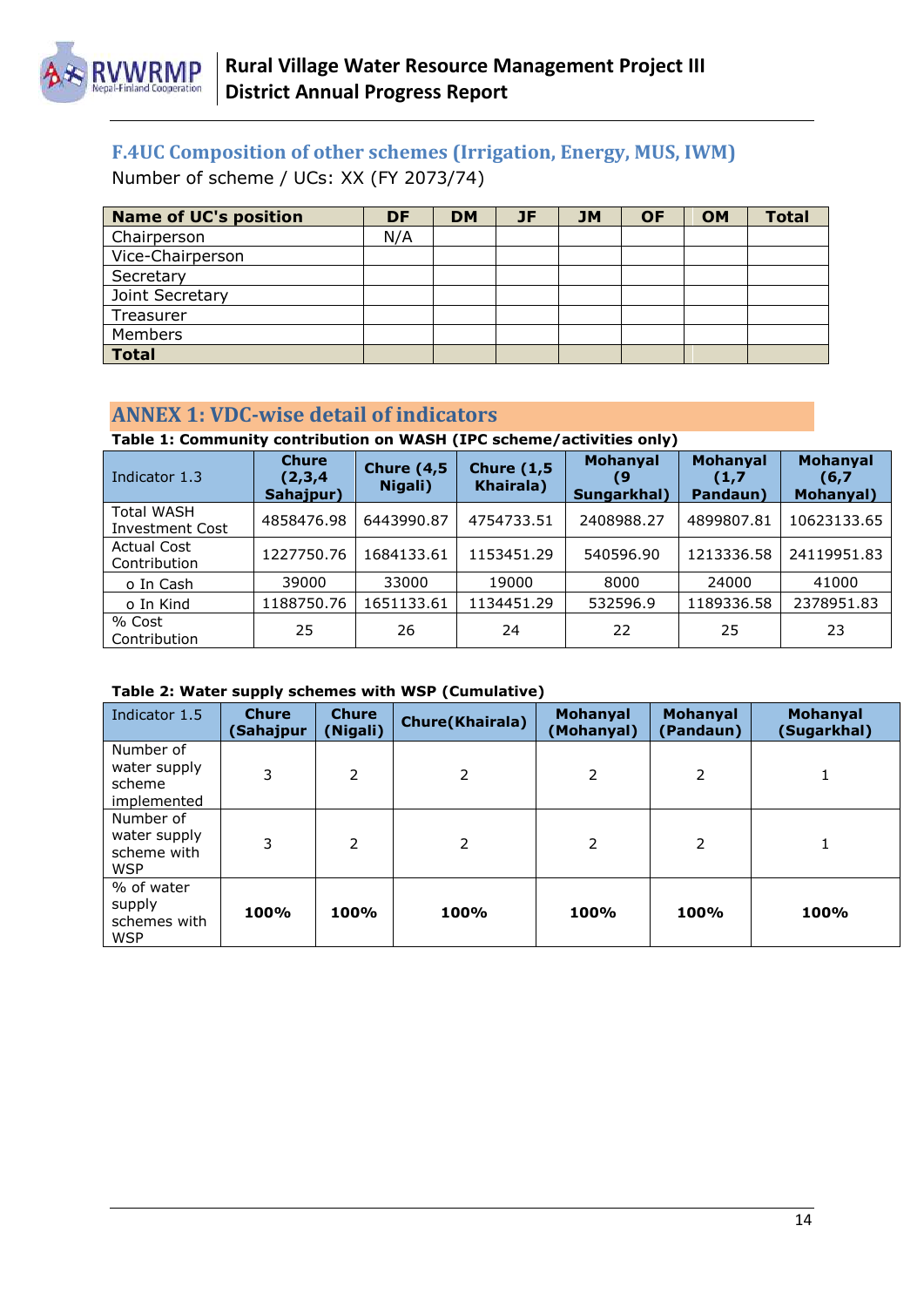

#### **Table 3: Active water supply UCs maintaining service level (Cumulative).**

| Indicator 1.6                                                                                                                                                                               | <b>Chure</b><br>(Sahajpur | <b>Chure</b><br>(Nigali) | <b>Chure(Khairala)</b> | <b>Mohanyal</b><br>(Mohanyal) | <b>Mohanyal</b><br>(Pandaun) | <b>Mohanyal</b><br>(Sugarkhal) |
|---------------------------------------------------------------------------------------------------------------------------------------------------------------------------------------------|---------------------------|--------------------------|------------------------|-------------------------------|------------------------------|--------------------------------|
| Number of water<br>supply scheme<br>implemented                                                                                                                                             | 3                         | $\mathcal{P}$            | 2                      | $\overline{2}$                | 2                            |                                |
| Number of<br>schemes having:<br>O&M regulations<br>implemented +<br>Functional status:<br>fully functional +<br>O&M fund available<br>+ VMW mobilized +<br>UCs having<br>meetings regularly | 3                         | $\overline{\phantom{a}}$ | $\overline{2}$         | 2                             | 2                            | 1                              |
| % of UCs: active<br>and able to<br>maintain service<br>level                                                                                                                                | 100%                      | 100%                     | 100%                   | 100%                          | 100%                         | 100%                           |

#### **Table 4: WS Schemes with at-least three public audits (IPC schemes)**

| Indicator 1.7                                             | <b>Chure</b><br>(Sahajpur | <b>Chure</b><br>(Nigali) | <b>Chure (Khairala)</b> | <b>Mohanyal</b><br>(Mohanyal) | <b>Mohanyal</b><br>(Pandaun) | <b>Mohanyal</b><br>(Sugarkhal) |
|-----------------------------------------------------------|---------------------------|--------------------------|-------------------------|-------------------------------|------------------------------|--------------------------------|
| Number of water<br>supply scheme<br>implemented           | 3                         | $\overline{2}$           | $\overline{2}$          | $\overline{2}$                | $\overline{2}$               | $\overline{2}$                 |
| Number of<br>schemes having<br>at-least 3 public<br>audit | 3                         | $\overline{2}$           | $\overline{2}$          | $\overline{2}$                | $\overline{2}$               | $\overline{2}$                 |
| % of WS schemes<br>with at-least 3<br>public audits       | 100%                      | 100%                     | 100%                    | 100%                          | 100%                         | 100%                           |
| Number of<br>participation in<br>public audit             | 179                       | 205                      | 52                      | 93                            | 58                           | 127                            |
| Number of female<br>participation                         | 105                       | 115                      | 28                      | 37                            | 26                           | 61                             |
| Number of Dalit<br>participation                          | 22                        | 49                       | $\overline{2}$          | $\mathbf 0$                   | 1                            | 27                             |
| Number of<br>Janajati<br>participation                    | 21                        | 4                        | 35                      | 81                            | 24                           | 46                             |
| % of Female<br>participation                              | 59%                       | 56%                      | 54%                     | 40%                           | 45%                          | 48%                            |
| % of Dalit<br>participation                               | 12%                       | 24%                      | 4%                      | 0%                            | 2%                           | 21%                            |
| % of Janajati<br>participation                            | 12%                       | 2%                       | 67%                     | 87%                           | 41%                          | 36%                            |
| Remarks                                                   |                           |                          |                         |                               |                              |                                |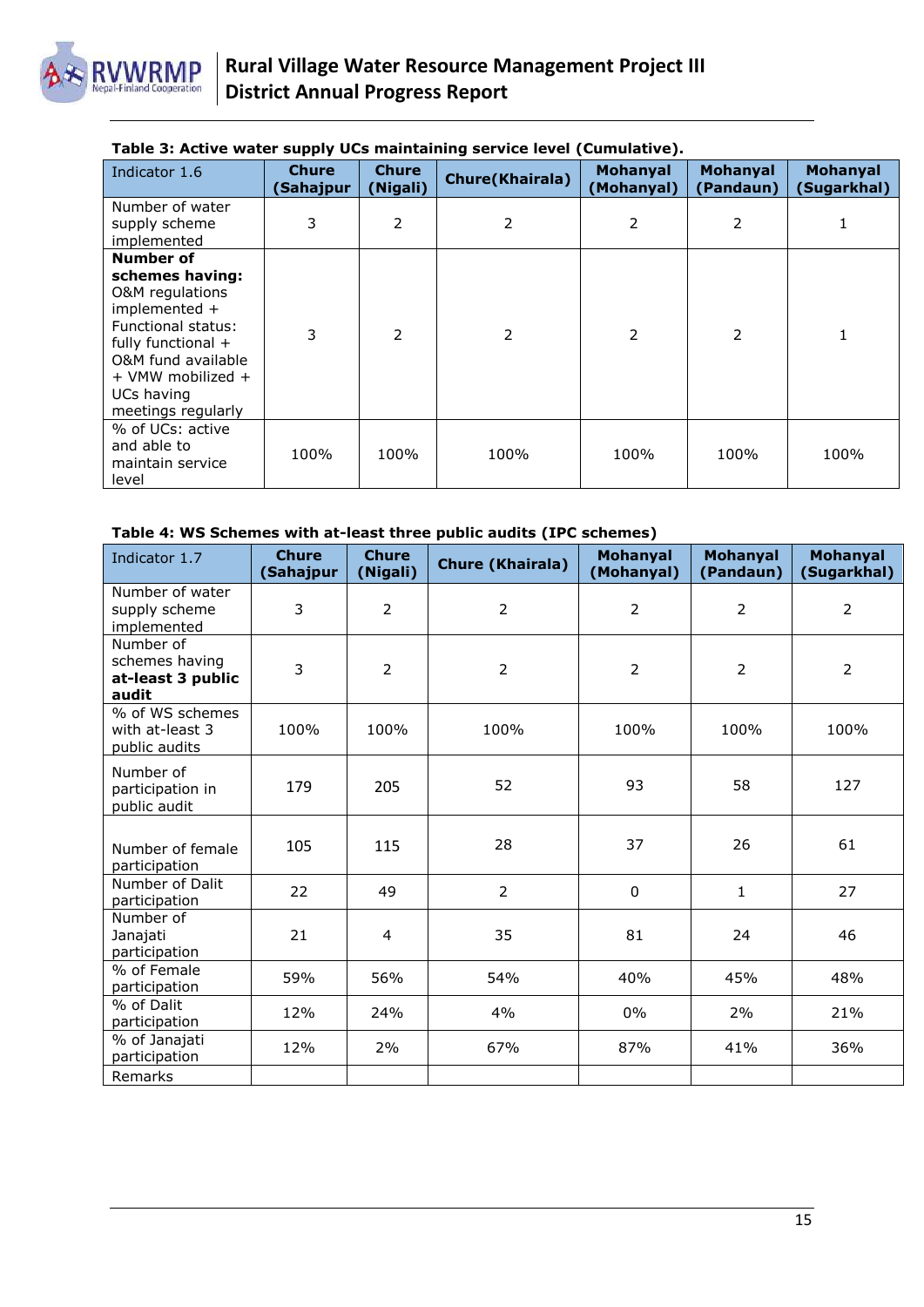

#### **Table 5: Composition of UC's key positions in implemented Water Supply schemes**

| Indicator 1.8                    | <b>Chure</b><br>(Sahajpur | <b>Chure</b><br>(Nigali) | <b>Chure(Khairala)</b> | <b>Mohanyal</b><br>(Mohanyal) | <b>Mohanyal</b><br>(Pandaun) | <b>Mohanyal</b><br>(Sugarkhal) |
|----------------------------------|---------------------------|--------------------------|------------------------|-------------------------------|------------------------------|--------------------------------|
| Total UC Key<br><b>Positions</b> | 12                        | 8                        | 8                      | 8                             | 8                            | 4                              |
| Female Key<br>Positions          | 6                         | 4                        | 4                      | 4                             | 4                            | 2                              |
| Dalit Key Positions              |                           | 0                        | 2                      | $\Omega$                      | 0                            |                                |
| Janajati Key<br><b>Positions</b> | 2                         | 0                        | 0                      | 6                             | 3                            | 0                              |
| % Female Key<br>Positions        | 50%                       | 50%                      | 50%                    | 50%                           | 50%                          | 50%                            |
| % Dalit Key<br>Positions         | 8%                        | $0\%$                    | 25%                    | $0\%$                         | $0\%$                        | 25%                            |
| % Janajati Key<br>Positions      | 16.67%                    | $0.00\%$                 | $0.00\%$               | 75.00%                        | 37.50%                       | $0.00\%$                       |
| Remarks                          |                           |                          |                        |                               |                              |                                |

#### **Table 6.1: Status of CGD friendly WASH facilities in schools**

| Indicator 1.9                                                                       | <b>Chure</b><br>(Sahajpur) | <b>Chure</b><br>(Nigali) | <b>Chure</b><br>(Khairala) | <b>Mohanyal</b><br>(Mohanyal<br>) | <b>Mohanyal</b><br>(Pandaun) | Mohanyal<br>(Sugarkh<br>al) |
|-------------------------------------------------------------------------------------|----------------------------|--------------------------|----------------------------|-----------------------------------|------------------------------|-----------------------------|
| <b>Total Number of Schools</b>                                                      | 20                         | 20                       | 9                          | 11                                | 11                           | 26                          |
| Schools having child club                                                           | 16                         | 11                       | 8                          | 3                                 | 11                           | $\mathbf{1}$                |
| Schools having functional<br>Water facilities within<br>school yard                 | 17                         | 18                       | 12                         | 10                                | 9                            | 14                          |
| Schools having low cost<br>water treatment practices<br>for drinking water service. | 0                          | $\mathbf 0$              | $\overline{3}$             | $\mathbf 0$                       | 3                            | $\mathbf 0$                 |
| Schools having functional<br>toilet (1:50 student) cabin<br>& urinal.               | 11                         | 10                       | 12                         | 10                                | 5                            | $\overline{2}$              |
| Schools having child &<br>gender friendly toilet                                    | 17                         | 17                       | 5                          | 10                                | 6                            | 10                          |
| School<br><b>MHM</b><br>having<br>facilities                                        | $\overline{3}$             | $\overline{2}$           | $\mathbf 0$                | $\mathbf 0$                       | $\mathbf 0$                  | $\overline{2}$              |
| Schools with disable<br>students (crutches, wheel<br>chair user).                   | 0                          | $\mathbf 0$              | $\mathbf 0$                | $\mathbf 0$                       | $\mathbf 0$                  | $\mathbf 0$                 |
| disable<br><b>Schools</b><br>having<br>friendly toilet (Ram+++)                     | 0                          | $\mathbf 0$              | 0                          | $\mathbf 0$                       | $\mathbf 0$                  | $\overline{2}$              |
| <b>Schools</b><br>having<br>hand<br>washing<br>with<br>soap<br>facilities           | 8                          | 9                        | 8                          | $\mathbf{1}$                      | 5                            | $\overline{2}$              |
| Schools<br>having<br>solid<br>waste<br>management<br>practices                      | 17                         | 15                       | 13                         | 3                                 | 8                            | $\overline{2}$              |
| Schools having O&M fund<br>for sustaining the WASH<br>facilities                    | 0                          | $\mathbf 0$              | $\mathbf 0$                | $\mathbf 0$                       | $\mathbf 0$                  | $\mathbf 0$                 |
| Schools having garden                                                               | 10                         | $\overline{2}$           | $\mathbf 0$                | $\mathbf 0$                       | $\mathbf{1}$                 | $\overline{2}$              |

*Note: Not include the ECD centre,*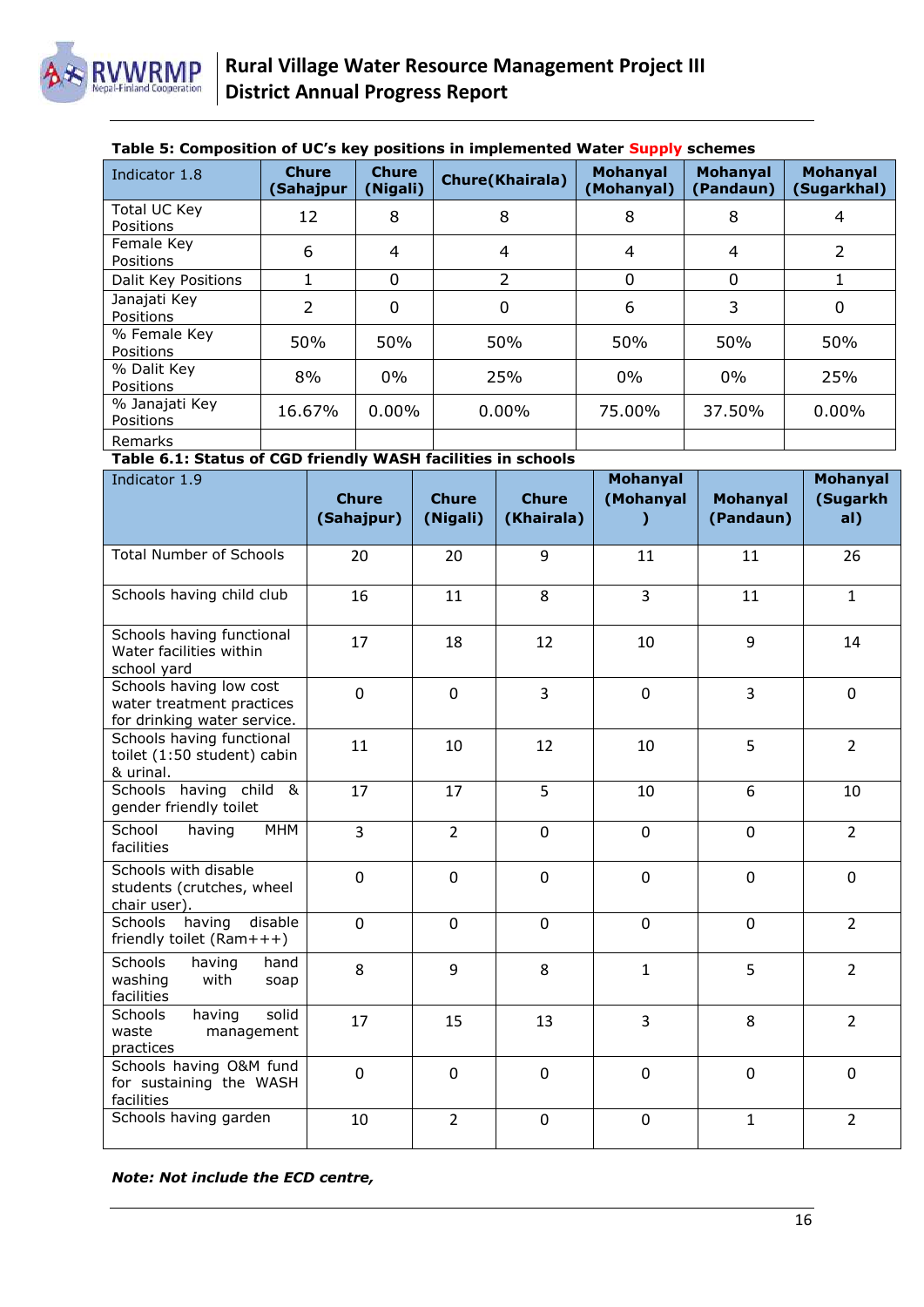

|                 |  |  |  |  |  | Table 6.2: Status of CGD friendly WASH facilities in other institutions (health-post, |
|-----------------|--|--|--|--|--|---------------------------------------------------------------------------------------|
| public offices) |  |  |  |  |  |                                                                                       |

| Indicator 1.9                                                                                                    | <b>Chure</b><br>(Sahajpur) | <b>Chure</b><br>(Nigali) | <b>Chure</b> (Kha<br>irala) | <b>Mohanyal</b><br>(Mohanyal) | <b>Mohanyal</b><br>(Pandaun | Mohanyal<br>(Sugarkh<br>al) |
|------------------------------------------------------------------------------------------------------------------|----------------------------|--------------------------|-----------------------------|-------------------------------|-----------------------------|-----------------------------|
| Number<br>of<br>Total<br>institutions                                                                            | 12                         | 12                       | 2                           | 3                             | $\overline{4}$              | $\overline{2}$              |
| Institutions<br>having<br>functional<br>Water<br>facilities                                                      | 3                          | 3                        | $\overline{2}$              | 1                             | $\overline{2}$              | 1                           |
| Institutions<br>having<br>water<br>low<br>cost<br>treatment<br>practices<br>drinking<br>for<br>water<br>service. | <b>NA</b>                  | <b>NA</b>                | <b>NA</b>                   | <b>NA</b>                     | <b>NA</b>                   | <b>NA</b>                   |
| Institutions<br>having<br>functional toilet.                                                                     | 10                         | $\overline{4}$           | $\overline{2}$              | 3                             | $\overline{4}$              | $\overline{2}$              |
| Institutions<br>having<br>gender friendly toilet                                                                 | $\pmb{0}$                  | $\overline{2}$           | 0                           | 0                             | $\Omega$                    | $\overline{2}$              |
| Institutions<br>having<br>disable<br>(crutch,<br>chair<br>wheel<br>user)<br>friendly toilet.                     | 0                          | $\pmb{0}$                | 0                           | $\pmb{0}$                     | $\pmb{0}$                   | 0                           |
| Institutions<br>having<br>washing<br>with<br>hand<br>soap facilities                                             | <b>NA</b>                  | <b>NA</b>                | <b>NA</b>                   | <b>NA</b>                     | <b>NA</b>                   | <b>NA</b>                   |
| Institutions<br>having<br>solid<br>waste<br>management<br>practices                                              | 2                          | 1                        | 1                           | 1                             | $\pmb{0}$                   | 0                           |
| Sub/Health<br>post<br>hospital<br>having<br>waste<br>management<br>facilities                                    | 1                          | 1                        | $\mathbf{1}$                | 1                             | $\mathbf{1}$                | 1                           |

#### **Table 7: Affiliation of WS schemes in cooperatives in core VDCs (cumulative)**

| Indicator 1.10                                                  | <b>Chure</b><br>(Sahajpur | <b>Chure</b><br>(Nigali) | <b>Chure(Khairala)</b> | Mohanyal<br>(Mohanyal) | <b>Mohanyal</b><br>(Pandaun) | Mohanyal<br>(Sugarkhal) |
|-----------------------------------------------------------------|---------------------------|--------------------------|------------------------|------------------------|------------------------------|-------------------------|
| Total number of WS<br>schemes                                   | 3                         | 2                        | 4                      |                        | 2                            |                         |
| Number of schemes<br>having account in<br>cooperative           | 0                         | 0                        | 0                      | 0                      | $\Omega$                     | 0                       |
| Amount of total<br>O&M fund of WS<br>schemes in<br>cooperatives | 0                         | $\Omega$                 | 0                      | 0                      | 0                            | 0                       |
| % of WS schemes<br>affiliated in<br>cooperatives                | O                         | ŋ                        | 0                      | O                      | $\Omega$                     | $\Omega$                |
| Remarks                                                         |                           |                          |                        |                        |                              |                         |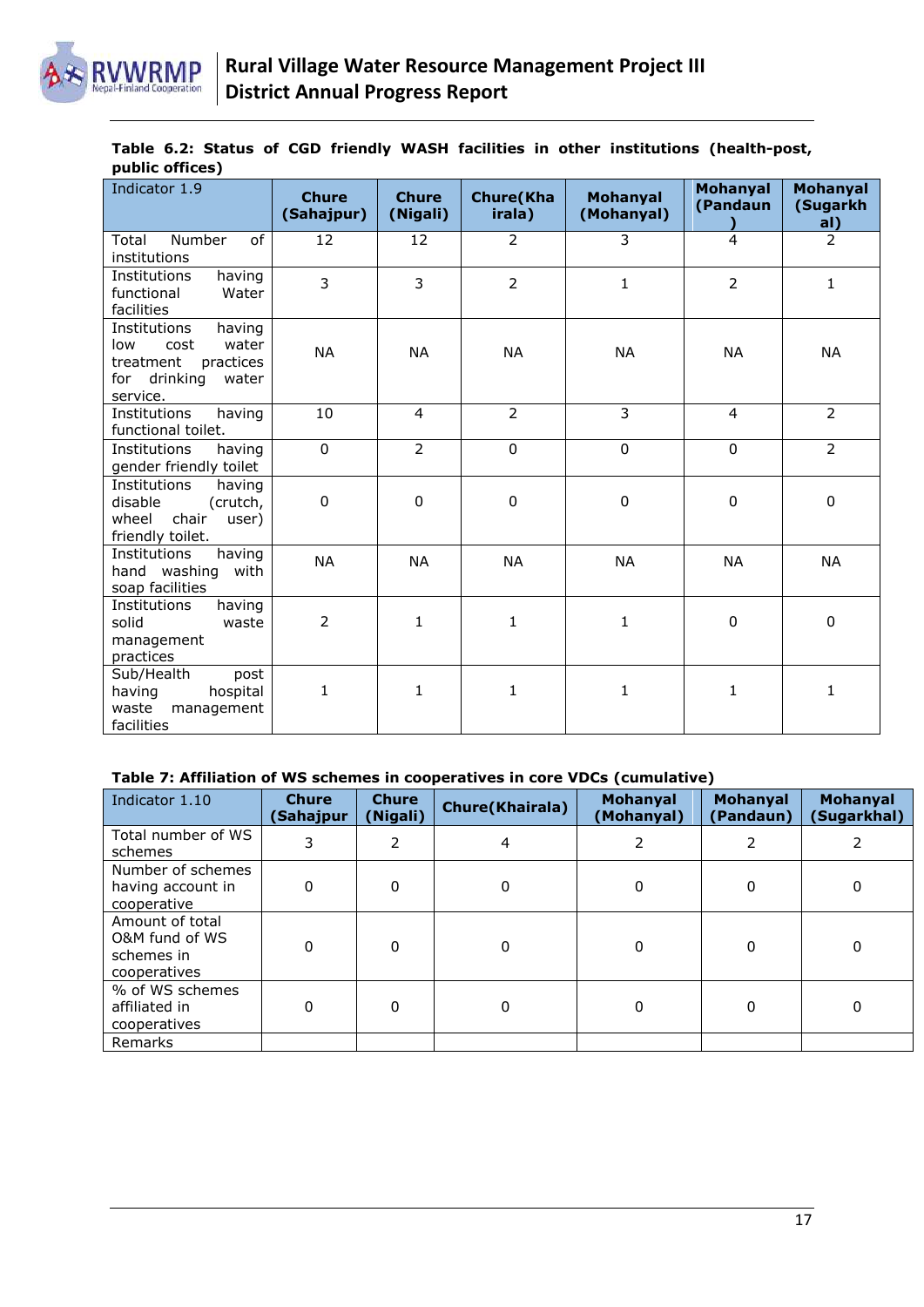

| Indicator 1.11                                                                                        | <b>Chure</b><br>(Sahajpur | <b>Chure</b><br>(Nigali) | <b>Chure(Khairala)</b> | <b>Mohanyal</b><br>(Mohanyal) | <b>Mohanyal</b><br>(Pandaun) | <b>Mohanyal</b><br>(Sugarkhal) |
|-------------------------------------------------------------------------------------------------------|---------------------------|--------------------------|------------------------|-------------------------------|------------------------------|--------------------------------|
| Total household in<br>as Ex VDC)                                                                      | 1789                      | 1238                     | 892                    | 841                           | 657                          | 2861                           |
| HHs having access<br>to toilet to all at all<br>time                                                  | 1310                      | 652                      | 820                    | 808                           | 556                          | 2808                           |
| HHs having hand<br>washing with soap<br>facilities                                                    | 65                        | 179                      | 546                    | 584                           | 488                          | 2586                           |
| HHs having access<br>to safe drinking<br>water (practicing<br>low cost HH<br>treatment<br>technology) | 362                       | 45                       | 59                     | 3                             | $\pmb{0}$                    | 0                              |
| HHs practicing safe<br>food intake.                                                                   | 1103                      | 231                      | 375                    | 620                           | 160                          | 2586                           |
| HH having ICS                                                                                         | $\mathbf 0$               | 19                       | 63                     | 79                            | 135                          | $\overline{2}$                 |
| HHs managing the<br><b>FYM</b>                                                                        | 897                       | $\mathbf{1}$             | 297                    | 34                            | $\mathbf 0$                  | $\mathbf 0$                    |
| HH having the<br>Chang                                                                                | 974                       | 221                      | 467                    | 385                           | 238                          | 2586                           |
| HHs having waste<br>Pit                                                                               | 1007                      | 237                      | 252                    | 270                           | 48                           | 2586                           |
| HHs managing the<br>waste water in HG                                                                 | 119                       | 190                      | 348                    | $\pmb{0}$                     | 13                           | 2251                           |
| Self-monitored HHs<br>through SDA (1st<br>visit)                                                      | $\pmb{0}$                 | 247                      | 259                    | 253                           | 148                          | 244                            |
| Self-monitored HHs<br>through SDA<br>(2 <sup>nd</sup> visit)                                          | $\mathbf 0$               | 30                       | 36                     | 21                            | 44                           | 45                             |
| Self-monitored HHs<br>through SDA<br>(3 <sup>rd</sup> visit)                                          | $\mathbf 0$               | $\mathbf 0$              | $\pmb{0}$              | $\pmb{0}$                     | 22                           | $\mathbf 0$                    |
| <b>Declared Total</b><br>Sanitation<br>WN/Cluster<br>(Yes/No)                                         | 0                         | $\mathbf 0$              | $\mathbf 0$            | $\pmb{0}$                     | $\mathbf 0$                  | $\mathbf 0$                    |

#### **Table 8: Total sanitation status of core GPs (Ex- VDCs)**

**Table 9: Menstruating women using toilet in core VDCs**

| Indicator 1.12                                                                                    | <b>Chure</b><br>(Sahajpur | <b>Chure</b><br>(Nigali) | <b>Chure(Khairala)</b> | <b>Mohanyal</b><br>(Mohanyal) | <b>Mohanval</b><br>(Pandaun) | <b>Mohanyal</b><br>(Sugarkhal) |
|---------------------------------------------------------------------------------------------------|---------------------------|--------------------------|------------------------|-------------------------------|------------------------------|--------------------------------|
| Total respondents of<br><b>BCS</b>                                                                | 1789                      | 1168                     | 780                    | 763                           | 556                          | 2808                           |
| Number of<br>respondents: Do<br>menstruating<br>women able to use<br>toilet? with answer<br>"Yes" | 1310                      | 582                      | 708                    | 730                           | 556                          | 2808                           |
| % of menstruating<br>women able to use<br>toilet                                                  | 73%                       | 50%                      | 91%                    | 96%                           | 100%                         | 100%                           |
| Total respondents of<br><b>BCS</b>                                                                | 1789                      | 1168                     | 780                    | 763                           | 556                          | 2808                           |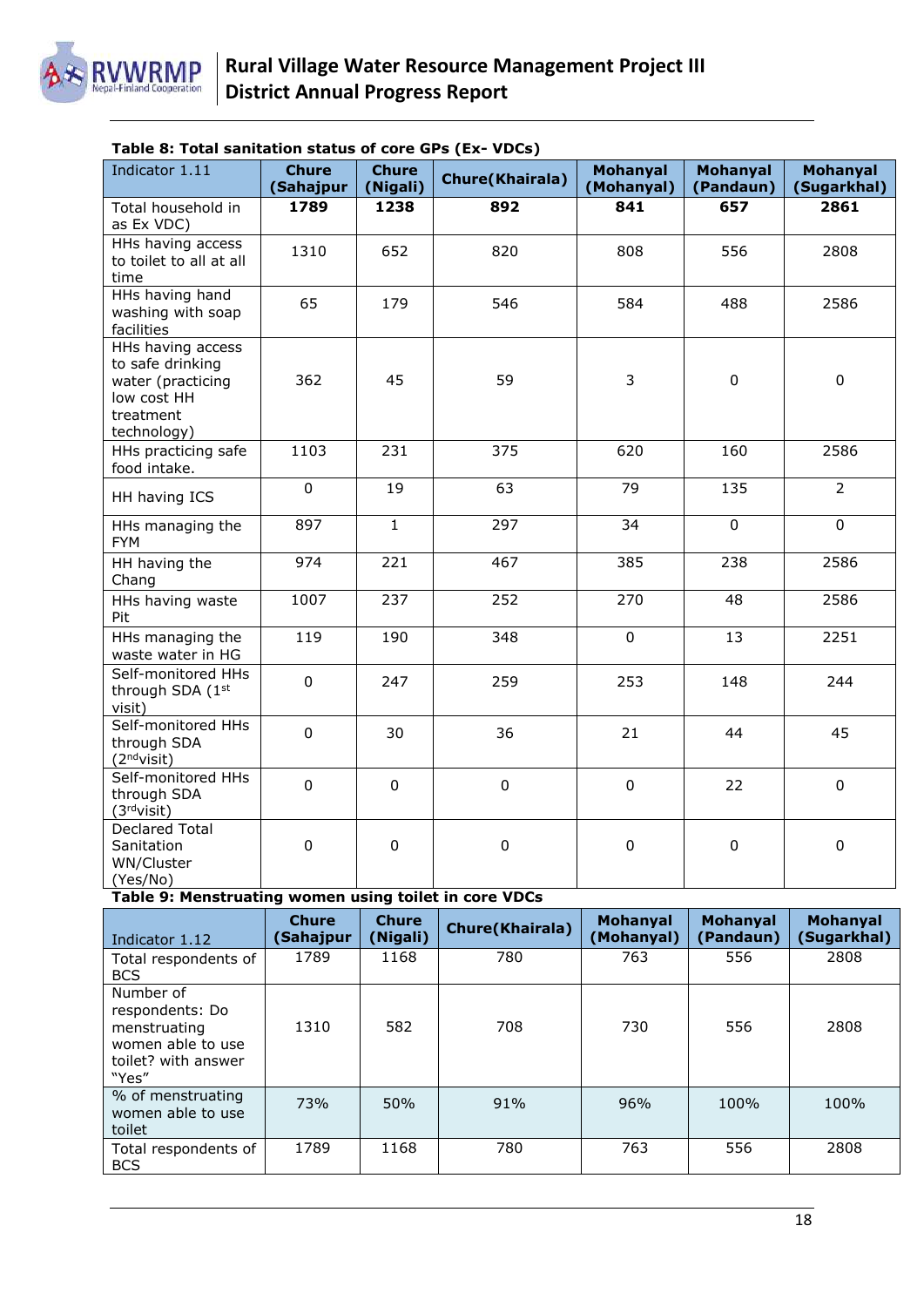

| Number of<br>respondents: Do<br>menstruating<br>women able to use<br>regular tap? with<br>answer "Yes" | 970 | 474 | 560 | 689 | 556  | 2808 |
|--------------------------------------------------------------------------------------------------------|-----|-----|-----|-----|------|------|
| % of menstruating<br>women able to use<br>regular tap                                                  | 54% | 41% | 72% | 90% | 100% | 100% |

**Table 10: WS beneficiary households with functional home garden in core VDCs**

| Indicator 2.1                                                                           | <b>Chure</b><br>(Sahajpur | <b>Chure</b><br>(Nigali) | <b>Chure(Khairala)</b> | <b>Mohanyal</b><br>(Mohanyal) | <b>Mohanyal</b><br>(Pandaun) | <b>Mohanyal</b><br>(Sugarkhal) |
|-----------------------------------------------------------------------------------------|---------------------------|--------------------------|------------------------|-------------------------------|------------------------------|--------------------------------|
| Number of<br>beneficiary<br>households of WS<br>schemes                                 | 120                       | 108                      | 108                    | 94                            | 60                           | 80                             |
| Number of WS<br>beneficiary<br>household with<br>functional home<br>garden <sup>*</sup> | 47                        | 35                       | 24                     | 34                            | 36                           | 16                             |
| Number of people<br>benefited by Home<br>Garden                                         | 306                       | 228                      | 156                    | 221                           | 234                          | 104                            |
| % of WS beneficiary<br>households with<br>functional home<br>garden                     | 39%                       | 32%                      | 22%                    | 36%                           | 60%                          | 20%                            |

\* Home garden means the household having 4 major crops in the garden: vegetables, spices, fodder, and fruit and productive at least 6 months.

#### **Table 11: Women participation in HG, TOT and/or LF training in core VDCs**

| Indicator 2.3                                                             | <b>Chure</b><br>(Sahajpur | <b>Chure</b><br>(Nigali) | <b>Chure</b><br>(Khairala) | <b>Mohanyal</b><br>(Mohanyal) | <b>Mohanyal</b><br>(Pandaun) | <b>Mohanyal</b><br>(Sugarkhal) |
|---------------------------------------------------------------------------|---------------------------|--------------------------|----------------------------|-------------------------------|------------------------------|--------------------------------|
| Number of participants in<br><b>HG</b> training                           | 266                       | 133                      | 104                        | 121                           | 114                          | 115                            |
| Number of women<br>participated in HG training                            | 201                       | 106                      | 97                         | 121                           | 100                          | 113                            |
| Number of participants in<br>TOT                                          | 21                        | $\Omega$                 | $\Omega$                   | $\Omega$                      | $\Omega$                     | $\mathbf{0}$                   |
| Number of women<br>participated in TOT                                    | 21                        | 0                        | $\Omega$                   | $\Omega$                      | $\mathbf{0}$                 | $\mathbf{0}$                   |
| Number of participants in<br>Leader Farmer training                       | 3                         | 3                        | 1                          | $\overline{2}$                | 2                            | $\overline{4}$                 |
| Number of women<br>participated in Leader<br>Farmer training              |                           | 1                        |                            | $\Omega$                      | $\mathcal{P}$                | $\overline{\phantom{a}}$       |
| % of women participation<br>in HG                                         | 76%                       | 80%                      | 93%                        | 100%                          | 88%                          | 98%                            |
| % of women participation<br>in LF training                                | 33%                       | 33%                      | 100%                       | 0%                            | 100%                         | 50%                            |
| % of women participated<br>in HG and/or TOT and/or<br>LF training (total) | 77%                       | 79%                      | 93%                        | 98%                           | 88%                          | 97%                            |

#### **Table 12: Proportion of participants in Home garden training in core VDCs**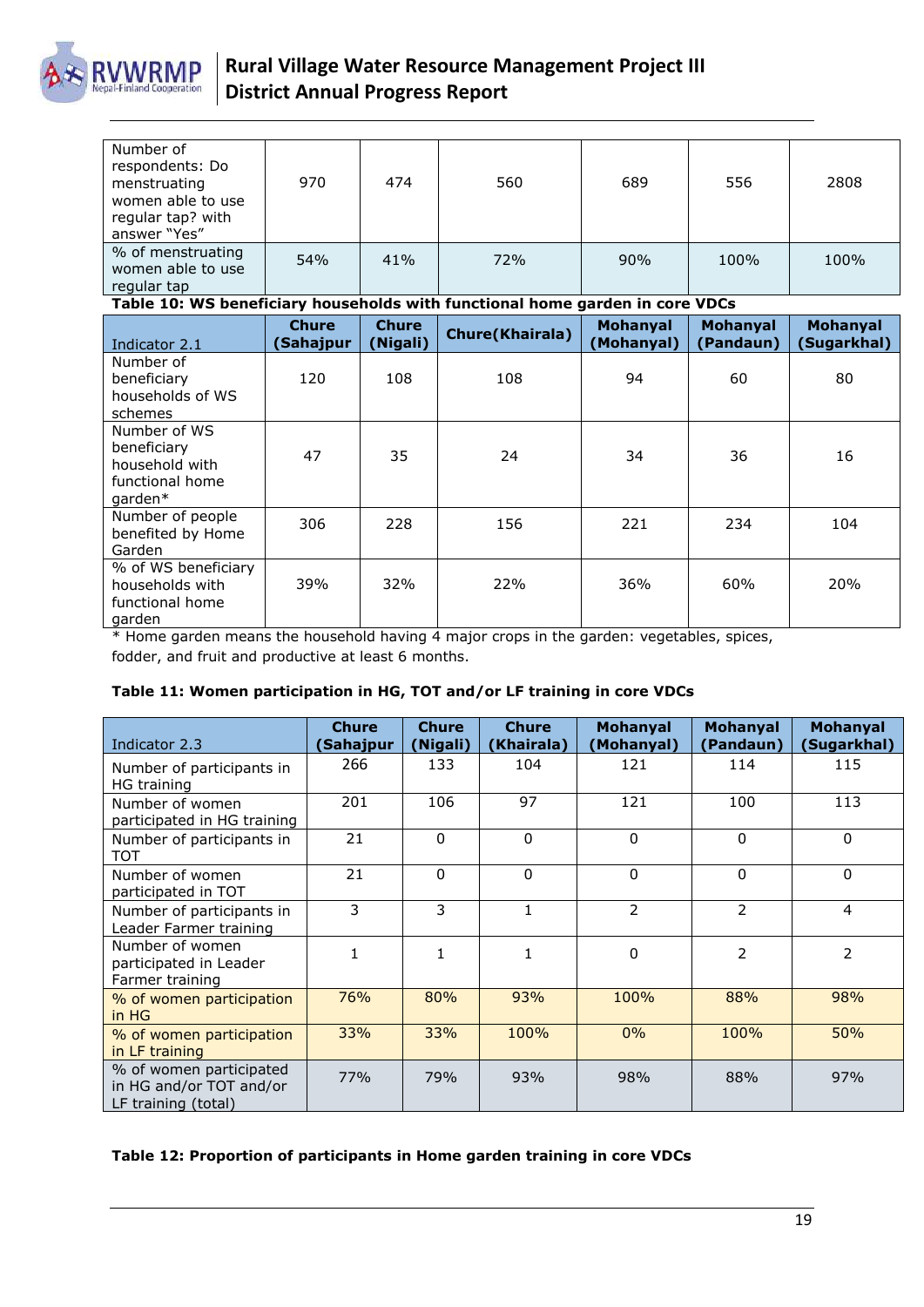

| Indicator 2.4                                                    | <b>Chure</b><br>(Sahajpur | <b>Chure</b><br>(Nigali) | <b>Chure</b><br>(Khairala) | <b>Mohanyal</b><br>(Mohanyal) | <b>Mohanyal</b><br>(Pandaun) | <b>Mohanyal</b><br>(Sugarkhal) |
|------------------------------------------------------------------|---------------------------|--------------------------|----------------------------|-------------------------------|------------------------------|--------------------------------|
| Number of total WS<br>beneficiary<br>Households                  | 122                       | 112                      | 227                        | 98                            | 72                           | 97                             |
| Number of Dalit HH                                               | 10                        | 17                       | 18                         | $\mathbf{1}$                  | $\overline{4}$               | 19                             |
| Number of Janajati<br>HH.                                        | 5                         | $\overline{3}$           | 146                        | 84                            | 26                           | 38                             |
| % of Dalit HH in the<br>beneficiary<br>community                 | 8%                        | 15%                      | 8%                         | $1\%$                         | 6%                           | 20%                            |
| % of Janajati HH in<br>the beneficiary<br>community              | 4%                        | 3%                       | 64%                        | 86%                           | 36%                          | 39%                            |
| Number of<br>participants in HG<br>training                      | 120                       | 108                      | 108                        | 94                            | 60                           | 80                             |
| Number of Dalit<br>participants                                  | 10                        | 3                        | 10                         | $\overline{0}$                | $\overline{2}$               | 8                              |
| Number of Janajati<br>participants                               | $\overline{4}$            | $\mathbf{1}$             | 67                         | 79                            | 26                           | 38                             |
| % of Dalit<br>participation in HG<br>training                    | 8%                        | 3%                       | 9%                         | 0%                            | 3%                           | 10%                            |
| % of Janajati<br>participation in HG<br>training                 | 3%                        | $1\%$                    | 62%                        | 84%                           | 43%                          | 48%                            |
| % Difference in<br>proportionate<br>participation of Dalit       | 0%                        | $-12%$                   | $1\%$                      | $-1%$                         | $-2%$                        | $-10%$                         |
| % Difference in<br>proportionate<br>participation of<br>Janajati | $-1%$                     | $-2%$                    | $-2%$                      | $-2%$                         | 7%                           | 8%                             |

#### **Table 13: Active Micro-hydro UCs with capacity to maintain service level in core VDCs**

| Indicator 2.9                       | GP <sub>1</sub><br>(WN,<br>Ex-VDC) | GP <sub>2</sub><br>(WN, Ex-<br>VDC) | <b>GP 3 (WN,</b><br>Ex-VDC) | <b>GP 4 (WN,</b><br>Ex-VDC) | GP <sub>5</sub><br>(WN,<br>$Ex-$<br>VDC) | GP <sub>6</sub><br>(WN,<br>$Ex-$<br>VDC) |
|-------------------------------------|------------------------------------|-------------------------------------|-----------------------------|-----------------------------|------------------------------------------|------------------------------------------|
| Number of Micro-hydro               |                                    |                                     |                             |                             |                                          |                                          |
| schemes (including MUS<br>with MHP) | N/A                                |                                     |                             |                             |                                          |                                          |
| <b>Number of MH schemes having:</b> |                                    |                                     |                             |                             |                                          |                                          |
| Paid maintenance worker             |                                    |                                     |                             |                             |                                          |                                          |
| Public audit at least once a        |                                    |                                     |                             |                             |                                          |                                          |
| year                                |                                    |                                     |                             |                             |                                          |                                          |
| Affiliated with cooperatives        |                                    |                                     |                             |                             |                                          |                                          |
| <b>Number of schemes</b>            |                                    |                                     |                             |                             |                                          |                                          |
| having composition: paid            |                                    |                                     |                             |                             |                                          |                                          |
| maintenance worker +                |                                    |                                     |                             |                             |                                          |                                          |
| conducted public audit at           |                                    |                                     |                             |                             |                                          |                                          |
| least once a year +                 |                                    |                                     |                             |                             |                                          |                                          |
| affiliated with cooperatives        |                                    |                                     |                             |                             |                                          |                                          |
| % of MHP UCs: active and            |                                    |                                     |                             |                             |                                          |                                          |
| able to maintain service level      |                                    |                                     |                             |                             |                                          |                                          |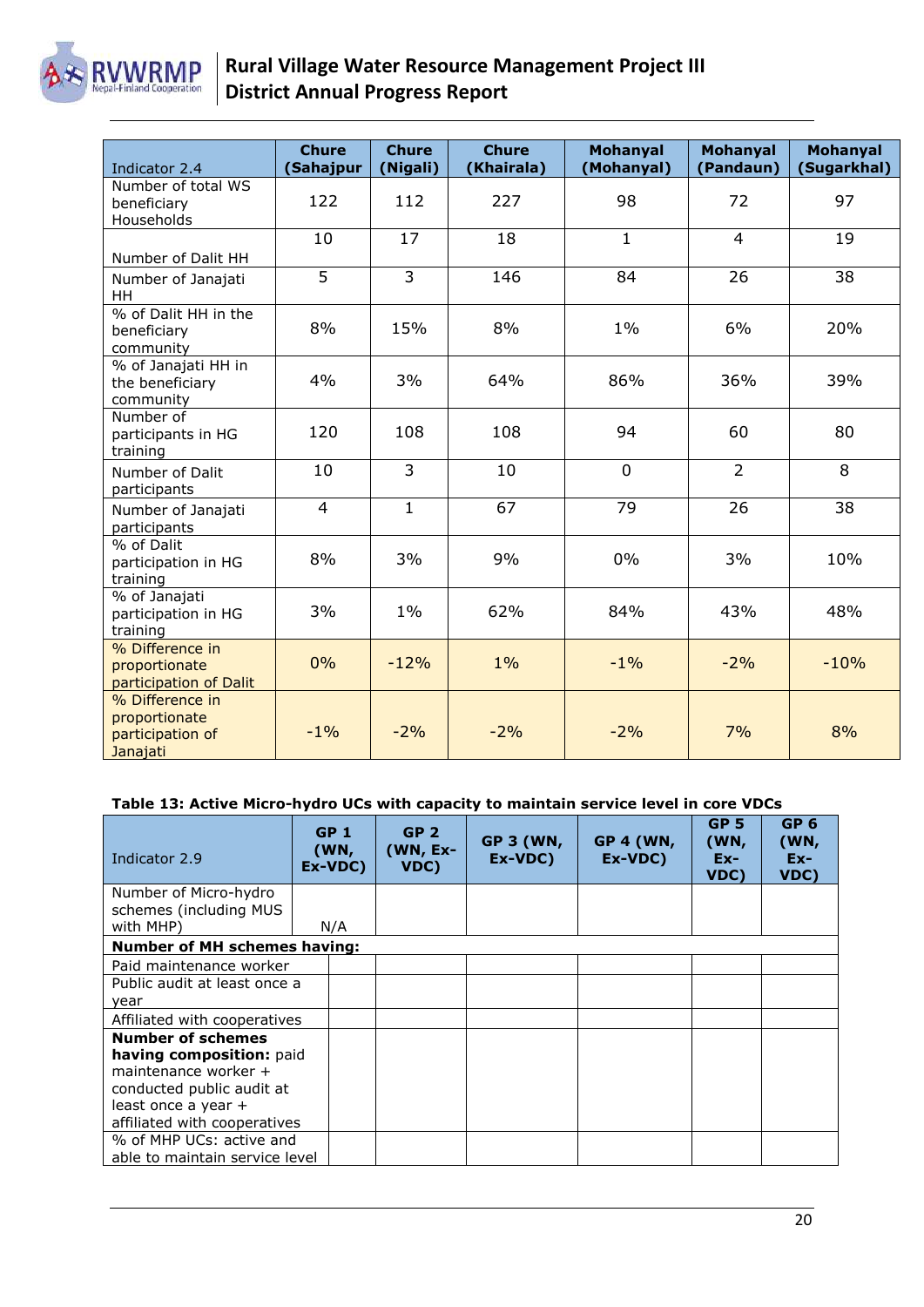

| Type of<br>Income***<br>Generating<br>Training | <b>Chure</b><br>(Sahajpur | <b>Chure</b><br>(Nigali) | <b>Chure(Khairala)</b> | Mohanyal<br>(Mohanyal) | <b>Mohanyal</b><br>(Pandaun) | Mohanyal<br>(Sugarkhal) |
|------------------------------------------------|---------------------------|--------------------------|------------------------|------------------------|------------------------------|-------------------------|
| Leader Farmers<br>training                     | 3                         | 3                        | 1                      | 2                      | 2                            | $\overline{4}$          |
| <b>LRP</b>                                     |                           |                          |                        |                        |                              |                         |
| Commercial<br>vegetables                       |                           |                          |                        |                        |                              |                         |
| <b>Commercial Spices</b>                       |                           |                          |                        |                        |                              |                         |
| Micro enterprises                              |                           |                          |                        |                        |                              |                         |
| Multipurpose<br>nursery                        | 3                         | 2                        | 3                      | 2                      | $\overline{2}$               | 3                       |
| Poly house<br>construction                     | 24                        | $\Omega$                 | $\mathbf{0}$           | $\Omega$               | $\Omega$                     | $\mathbf{0}$            |
| VMW training &<br>mobilization                 | 3                         | 3                        | 7                      | $\overline{2}$         | 6                            | $\overline{4}$          |
| <b>Total</b>                                   | 33                        | 8                        | 11                     | 6                      | 10                           | 11                      |

#### **Table 14: Detail of participation in Income Generating Activities**

\*\*\* Note: Agro-vets, LRPs, Leader Farmers, Small Enterprises. This should also include all commercial farmers having been trained. Please don't include the participants trained under TA fund.

| Indicator 2.11                               | <b>Chure</b><br>(Sahajpur | <b>Chure</b><br>(Nigali) |  |  |
|----------------------------------------------|---------------------------|--------------------------|--|--|
| Total leadership position<br>of cooperatives | 11                        |                          |  |  |
| Female leadership<br>position                | 11                        |                          |  |  |
| Dalit leadership position                    |                           |                          |  |  |
| Janajati leadership<br>position              | 2                         |                          |  |  |
| % Female leadership<br>position              | 100                       |                          |  |  |
| % Dalit leadership<br>position               | 9                         |                          |  |  |
| % Janajati leadership<br>position            | 18                        |                          |  |  |

#### **Table 15: Composition of leadership posts of project supported cooperatives.**

#### **Table 16: Operational self-sufficiency of project supported cooperatives**

| <b>Name of cooperative</b> | <b>Interest</b><br>Income (in<br>NPR)<br>(A) | <b>Operational</b><br>Cost (in<br>NPR)<br>(B) | <b>Interest</b><br>Paid (in<br>NPR)<br>(C) | <b>Loan Loss</b><br><b>Provision (in</b><br>NPR)<br>(D) | <b>Operational</b><br><b>Self</b><br><b>Sufficiency</b><br>$(OSS)^1$<br>(in %) |
|----------------------------|----------------------------------------------|-----------------------------------------------|--------------------------------------------|---------------------------------------------------------|--------------------------------------------------------------------------------|
|                            |                                              |                                               |                                            |                                                         |                                                                                |
|                            |                                              |                                               |                                            |                                                         |                                                                                |
|                            |                                              |                                               |                                            |                                                         |                                                                                |
|                            |                                              |                                               |                                            |                                                         |                                                                                |

 $\overline{a}$ <sup>1</sup> Here, Operational Self Sufficiency is: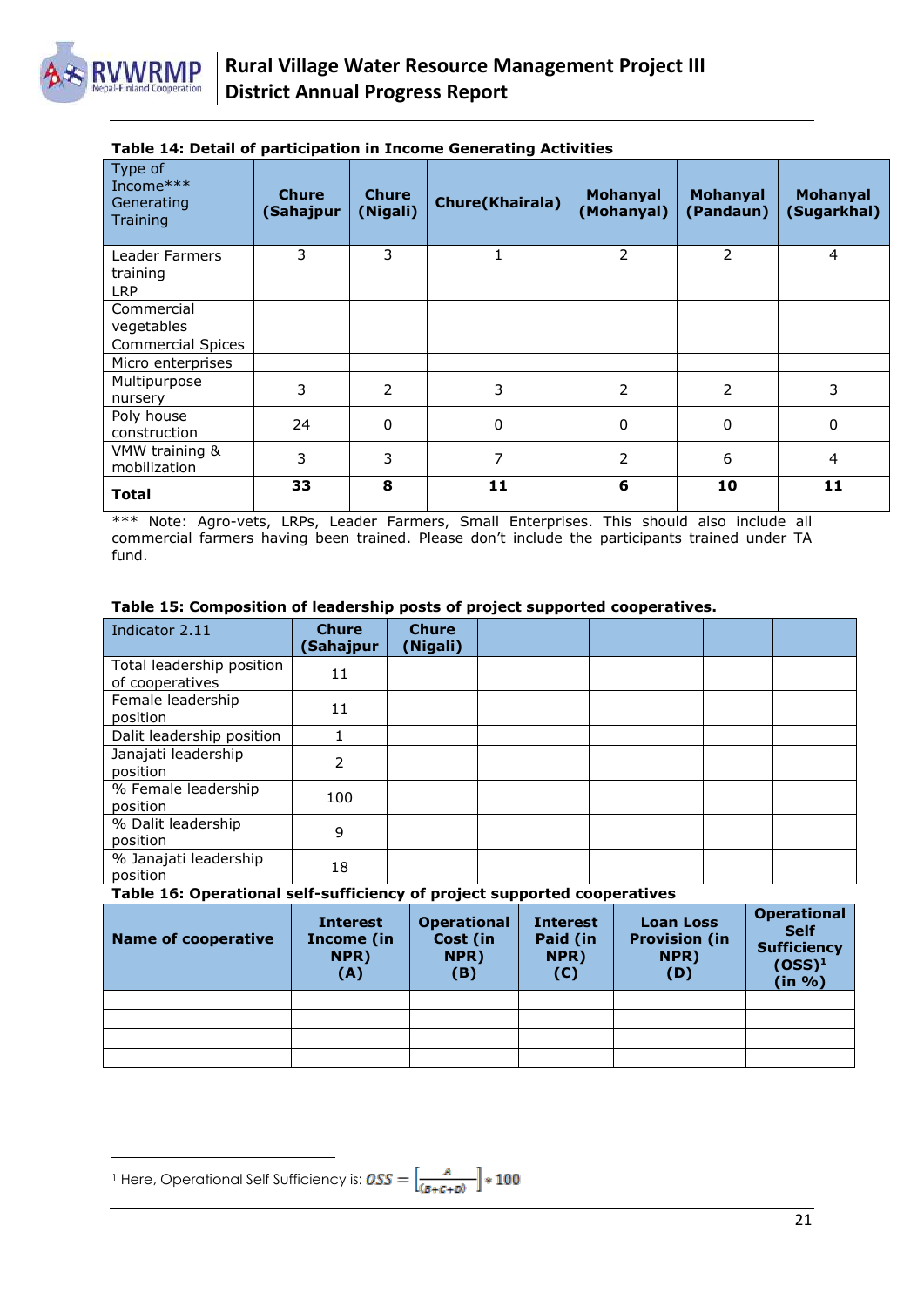| <b>Name of cooperative</b> | <b>Total</b><br><b>Shareholders</b> | <b>Shareholders by</b><br><b>sex</b> |        | <b>Shareholders by ethnicity</b> |          |               |
|----------------------------|-------------------------------------|--------------------------------------|--------|----------------------------------|----------|---------------|
|                            |                                     | Male                                 | Female | <b>Dalit</b>                     | Janajati | <b>Others</b> |
|                            |                                     |                                      |        |                                  |          |               |
|                            |                                     |                                      |        |                                  |          |               |
|                            |                                     |                                      |        |                                  |          |               |
|                            |                                     |                                      |        |                                  |          |               |
|                            |                                     |                                      |        |                                  |          |               |
|                            |                                     |                                      |        |                                  |          |               |

#### **Table 18: VDC contribution on total actual investment**

| Indicator 3.9                                             | <b>Chure</b><br>(2,3,4)<br>Sahajpur) | <b>Chure (4,5)</b><br>Nigali) | <b>Chure (1,5)</b><br><b>Khairala</b> ) | <b>Mohanyal</b><br>Sungarkhal) | <b>Mohanyal</b><br>(1,7)<br>Pandaun) | <b>Mohanyal</b><br>(6,7)<br>Mohanyal) |
|-----------------------------------------------------------|--------------------------------------|-------------------------------|-----------------------------------------|--------------------------------|--------------------------------------|---------------------------------------|
| Total actual<br>expenditure in<br>investment cost         | 4858476.98                           | 6443990.87                    | 4754733.51                              | 2408988.27                     | 4899807.81                           | 10623133.65                           |
| Ex-VDC<br>contribution                                    | 214552                               | 314282                        | 237736                                  | 120449                         | 244993                               | 531155                                |
| % of VDC<br>contribution<br>against actual<br>expenditure | 4                                    | 5                             | 5                                       | 5                              |                                      |                                       |

#### **Table 19: SO / SP Staff List**

| S.N.           | Name of staff            | Male /<br><b>Female</b> | <b>Position</b> | <b>Working Area</b> | Date:<br>started<br>from | <b>Contract</b><br>Ended /<br><b>Ended date</b> |
|----------------|--------------------------|-------------------------|-----------------|---------------------|--------------------------|-------------------------------------------------|
| $\mathbf{1}$   | Purnanada Awasti         | Male                    | <b>FC</b>       | Churegaunpalika     |                          |                                                 |
| 2              | Birendra Prasad Joshi    | Male                    | <b>FC</b>       | Churegaunpalika     |                          |                                                 |
| 3              | Dinesh Bahadur Saud      | Male                    | FC              | Churegaunpalika     |                          |                                                 |
| 4              | Dinesh Prasad Awasti     | Male                    | <b>SE</b>       | Churegaunpalika     |                          |                                                 |
| 5              | Nirmala Upadhya          | Female                  | HP              | Churegaunpalika     |                          |                                                 |
| 6              | Bimala Sapkota           | Female                  | HP              | Churegaunpalika     |                          |                                                 |
| $\overline{7}$ | <b>Bishwodev Bhatta</b>  | Male                    | <b>WRT</b>      | Churegaunpalika     |                          |                                                 |
| 8              | Rabindra Saud            | Male                    | <b>WRT</b>      | Churegaunpalika     |                          |                                                 |
| 9              | Durpal Ram Luhar         | Male                    | <b>WRT</b>      | Churegaunpalika     |                          |                                                 |
| 10             | Hem Raj Joshi            | Male                    | LP              | Churegaunpalika     |                          |                                                 |
| 11             | Mathura Rawal            | Female                  | FC              | MohanyalGaunpalika  |                          |                                                 |
| 12             | Bhamara chedal           | Female                  | FC              | MohanyalGaunpalika  |                          |                                                 |
| 13             | Parbin Ghartimagar       | Male                    | FC              | MohanyalGaunpalika  |                          |                                                 |
| 14             | Damar Bahadur Bohara     | Male                    | <b>SE</b>       | MohanyalGaunpalika  |                          |                                                 |
| 15             | Ghambhir Singh Tagunna   | Male                    | <b>WRT</b>      | MohanyalGaunpalika  |                          |                                                 |
| 16             | <b>Bed Prasad Jaishi</b> | Male                    | <b>WRT</b>      | MohanyalGaunpalika  |                          |                                                 |
| 17             | Gorakhnath Yogi          | Male                    | <b>WRT</b>      | MohanyalGaunpalika  |                          |                                                 |
| 18             | <b>Baburam Chaudhary</b> | Male                    | HP              | MohanyalGaunpalika  |                          |                                                 |
| 19             | Janaki kumari Chaudhary  | Female                  | <b>HP</b>       | MohanyalGaunpalika  |                          |                                                 |
| 20             | Pyarelal Chaudhary       | Male                    | HP              | MohanyalGaunpalika  |                          |                                                 |
| 21             | Keshab Raj Awasti        | Male                    | LP              | MohanyalGaunpalika  |                          |                                                 |
|                |                          |                         |                 |                     |                          |                                                 |